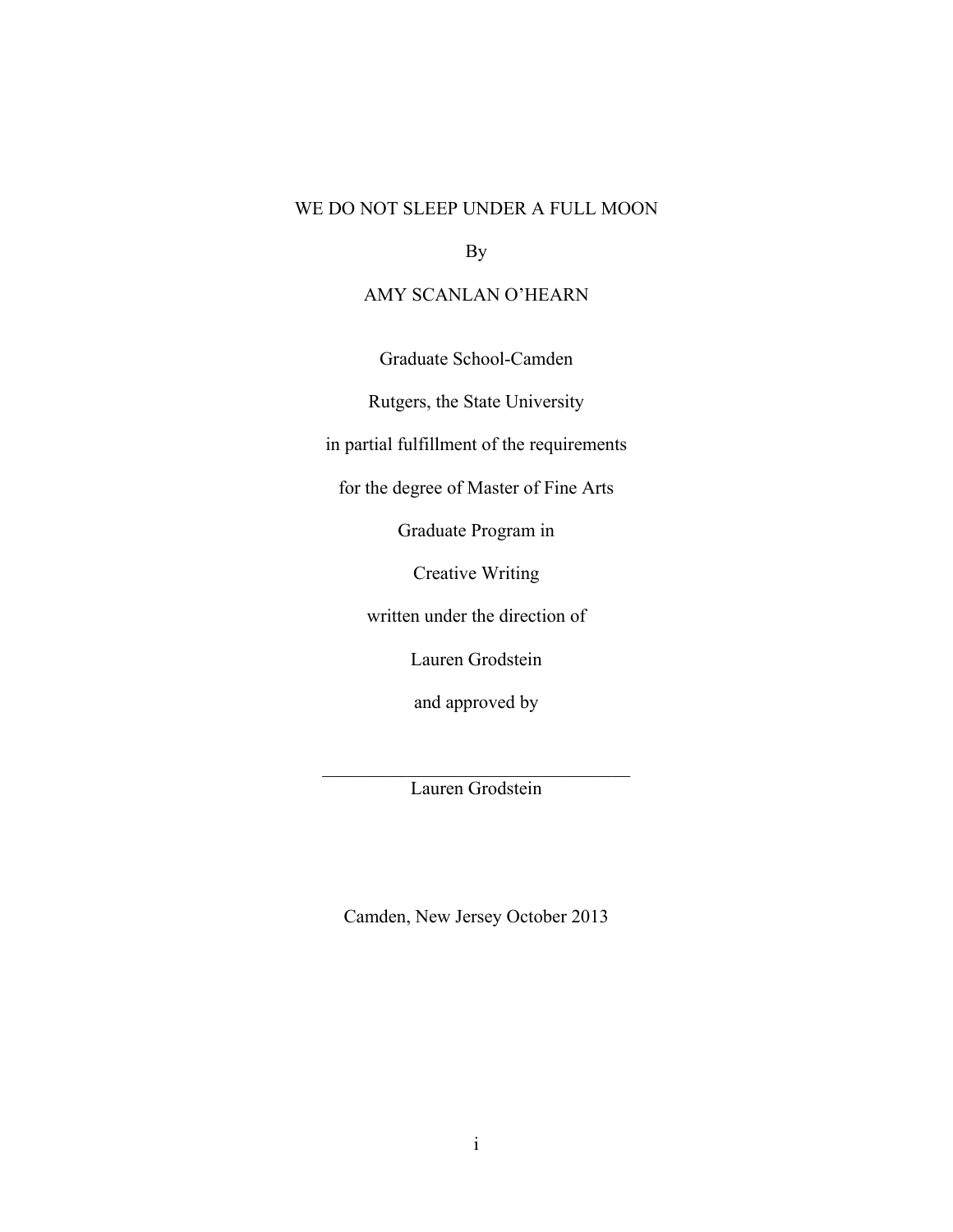### ABSTRACT OF THE THESIS

# WE DO NOT SLEEP UNDER A FULL MOON

### By AMY SCANLAN O'HEARN

Thesis Director: Lauren Grodstein

Comprising four sections to mark distinct phases, from childhood and early adulthood, through the course of a thirty year marriage, to the loss of both parents and the ordinariness of middle-age, *We Do Not Sleep Under a Full Moon* is a collection of free verse poems the scope of which may be more ambitious than seems possible. But each poem's spare and fine detail attempts to communicate the ineffably fleeting yet somehow permanent moments of understanding and observation that, amidst all that is ephemeral, may serve as witness to the writer's very real and concrete business of living as time, people and events pass her by.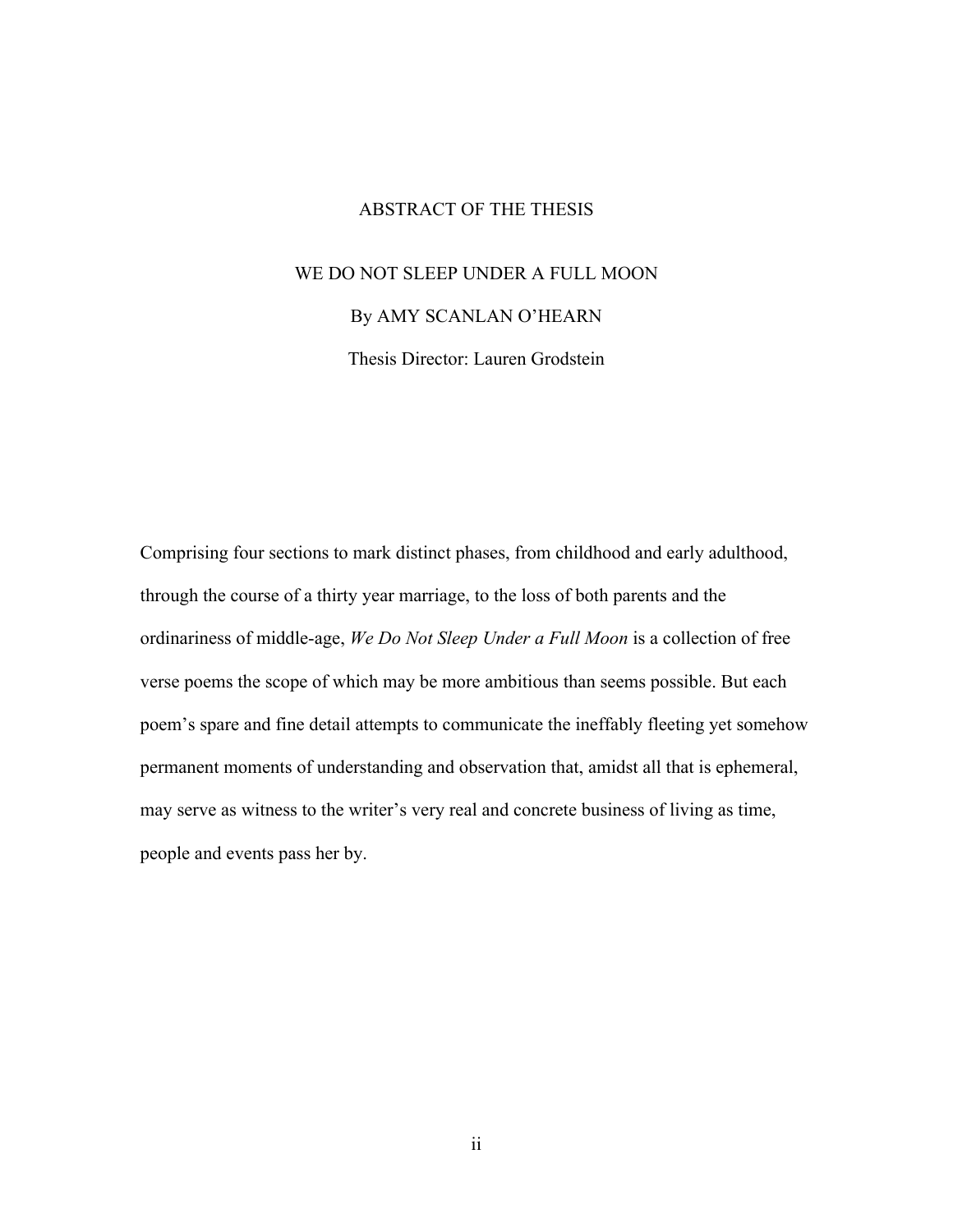# DEDICATION

To Mom and Dad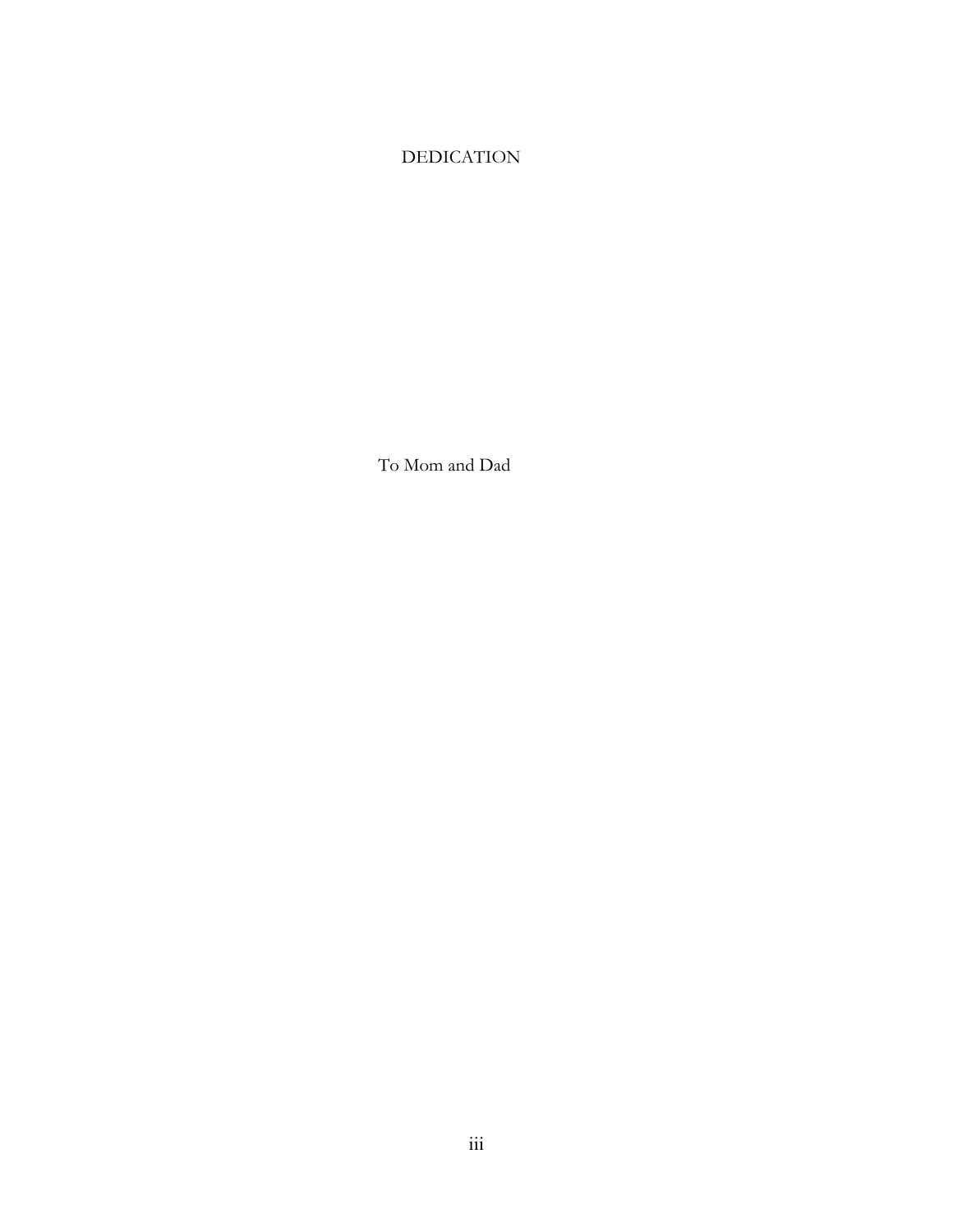# EPIGRAPH

The instinct to discard is ultimately an act of faith.

- Don DeLillo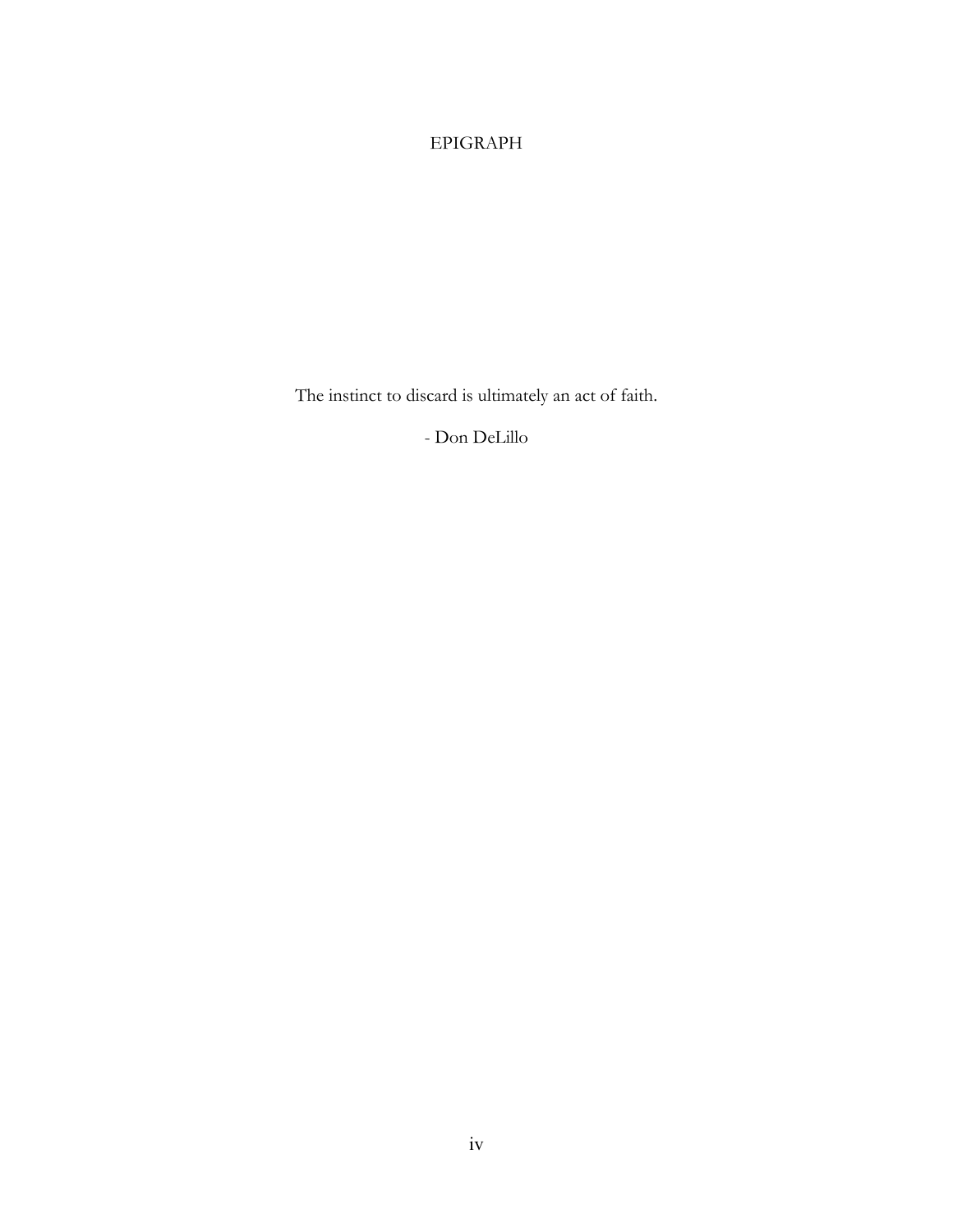#### **The Same Vie w**

The pokeweed, the white flowered vine that bends the pine.

Arching forsythia gone green, fledgling tulip tree I cut at the base to stop its growth.

The spider webs, the dew, brick wall backdrop, against which it all plays out.

The mass of undergrowth, perch of the hawk that tears the flesh of a dove outside my window.

Dusk. Pokeweed droops, berries gone, clusters now barren.

House of brick recedes behind brambles and weed. Pine droops too, its reaching tips fade from view.

Dark now. Hurricane winds sweep between the houses.

The neighbors' bricks wet, patterns seep their walls.

Pokeweed sways in the humid air. The Tulip Tree still clings, its withered leaves, like hands, they wave to me.

In the undergrowth darker now the wet ground sends up heat, the pine heavier with the storm reaches over.

Morning. A cat bird eats a last berry.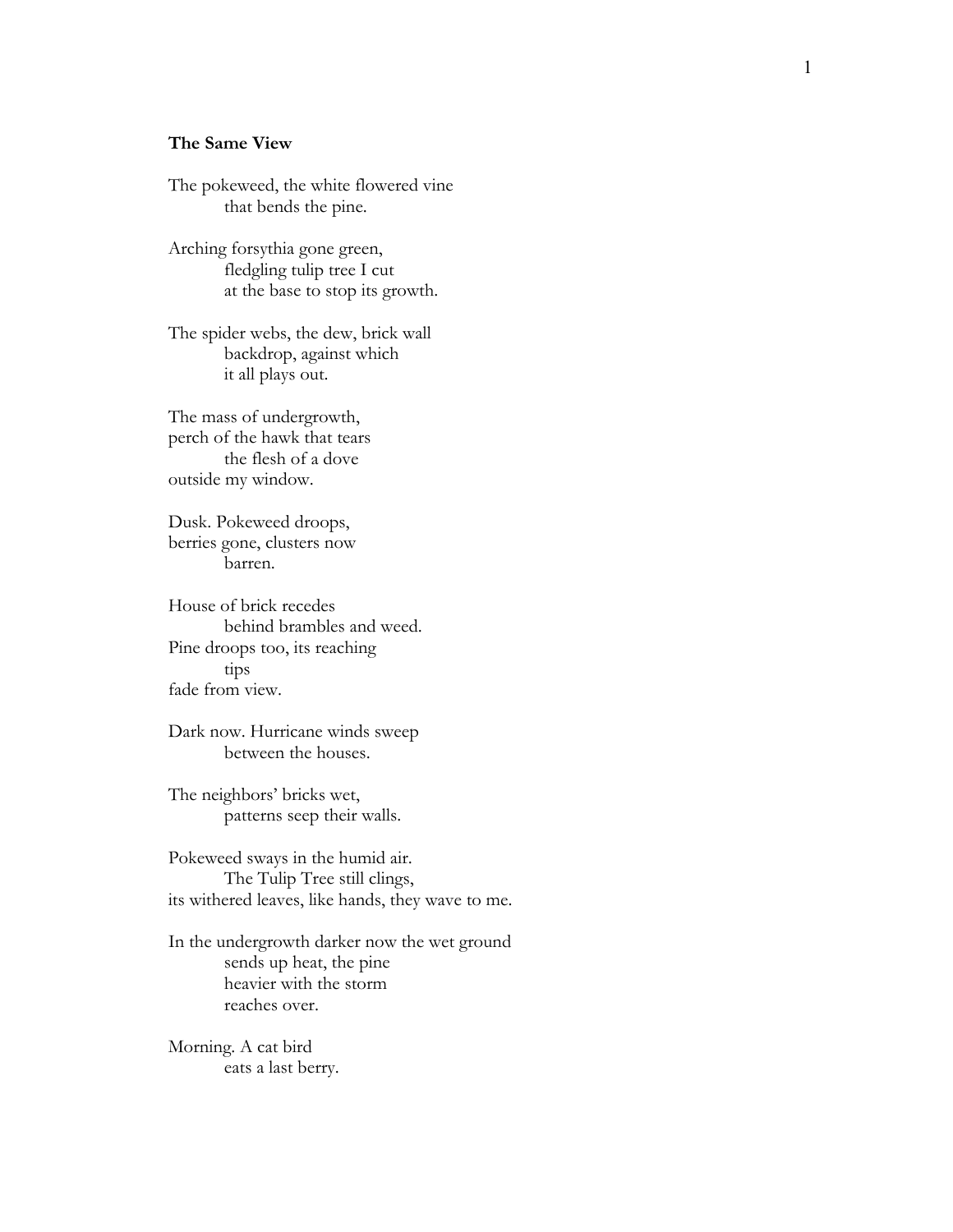### **We Were Reckless Then**

We stripped trees bare and left holes dug untended

From the cool acre behind Digney's barn from the glass -black pond in which we would not swim

we scooped small orbs too numerous to count carried them home to steel buckets lined up in our garage

Even there they grew round bellies sprouted tails and frantic legs

On hot days the air hung bodies fuzzed with rot and stink

It was back to Cooley's Pond where frogs leapt at the sound of our feet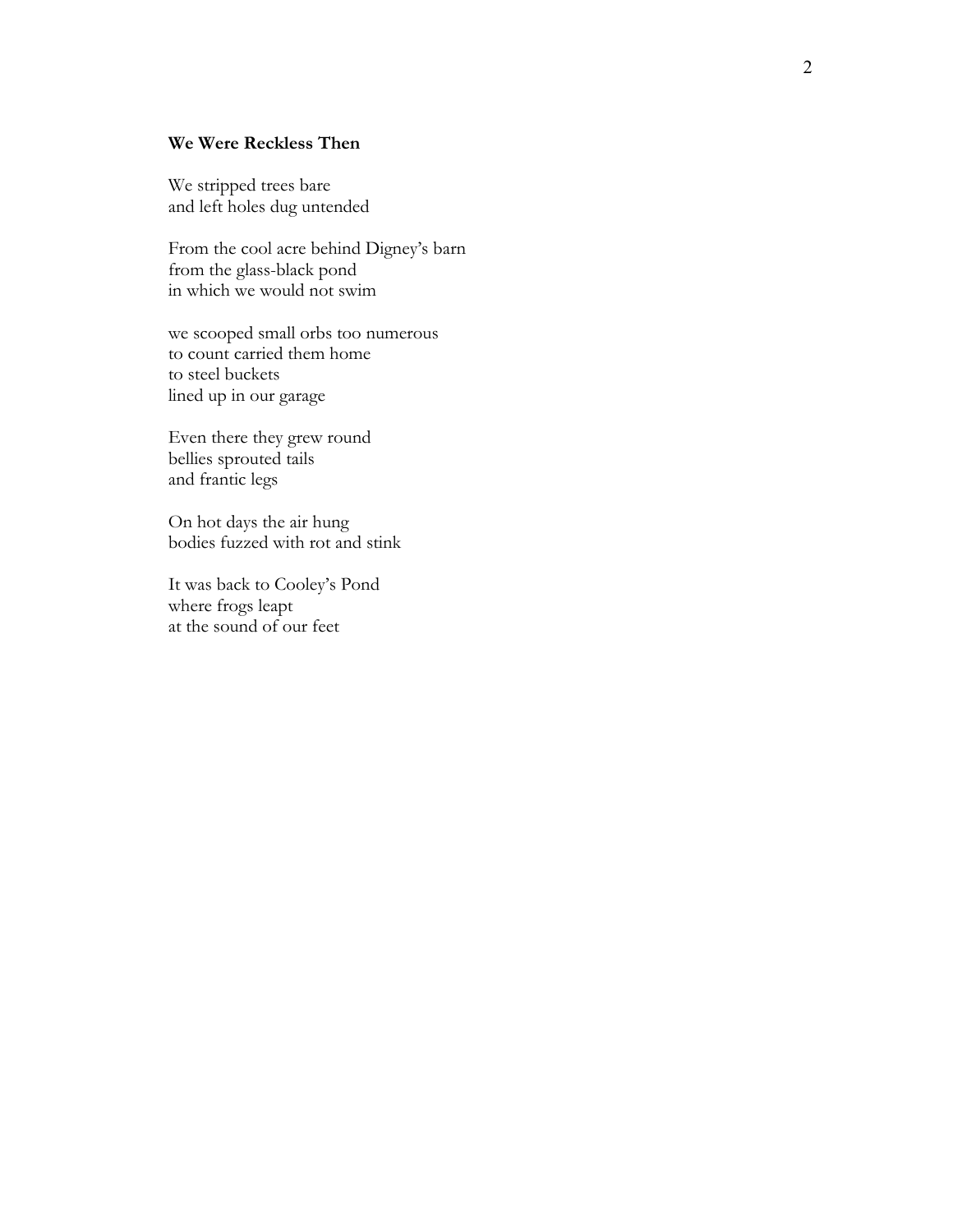#### **The Agoraphobic**

She doesn't know what day or week or month she knew. Her mother was. A kind of unwieldy mass of something deep and unspoken, with just the right amounts of denial and knowing. Now she was the one to fabricate the why for avoiding anything outside the house. Appointments vaporized, dates disappeared from conversations, very little was ever really obligatory. And she was not accountable for not acknowledging it all. A grey mass hung there between the thing, the invitation, the event, the gathering, a time period so well worked, it floated someplace and was gone. She avoided speaking to anyone, made dismissive comments, complained of memory loss, a misplaced calendar or a minor illness, and voila, she was free. Until the next lunch date, shopping trip, baby shower or funeral she could not attend. Staying put brought comfort even as she feared the unraveling. Morning coffee, the newspaper, sorting mail, doing the laundry, the dishes, shining her granite counter top. There were bills to pay, forms to complete, the fixing of a faucet, patching a plaster wall, relaying the patio stones gone askew after a spring downpour. Always something to begin even while something else remained slightly undone, just a few days more and she'd be through. Knocking out the wall in the upstairs bathroom, caulking a crack in the mantle, she had so much to do.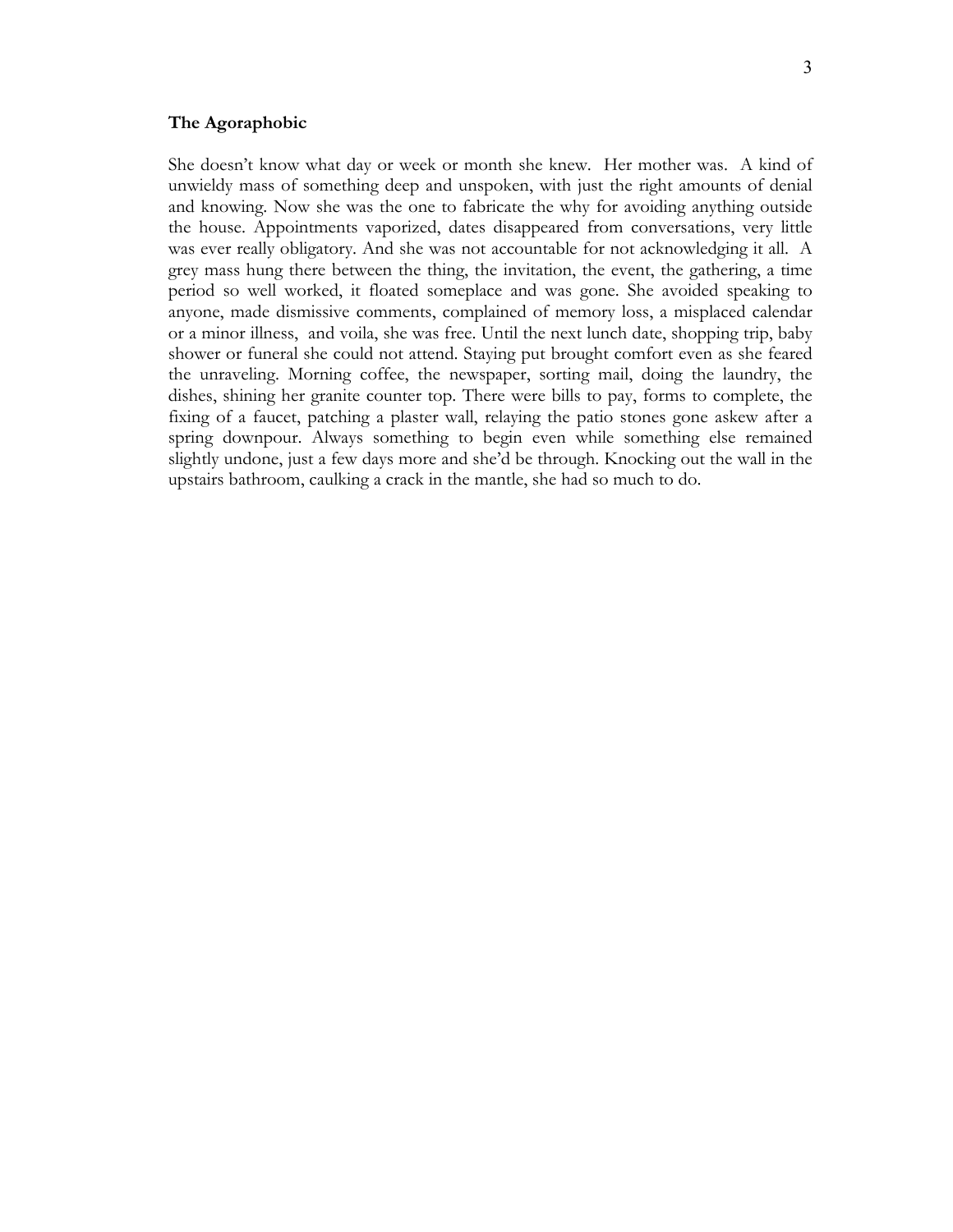### **This Time the Bowl is Pink**

Hair line cracks run through painted thistle a chip grays with age<br>A bowl that no one wants

but that no one throws away

The bowl into which melon balls and tears were dropped

the color of my mother's skin

A bowl that holds a past empty as it is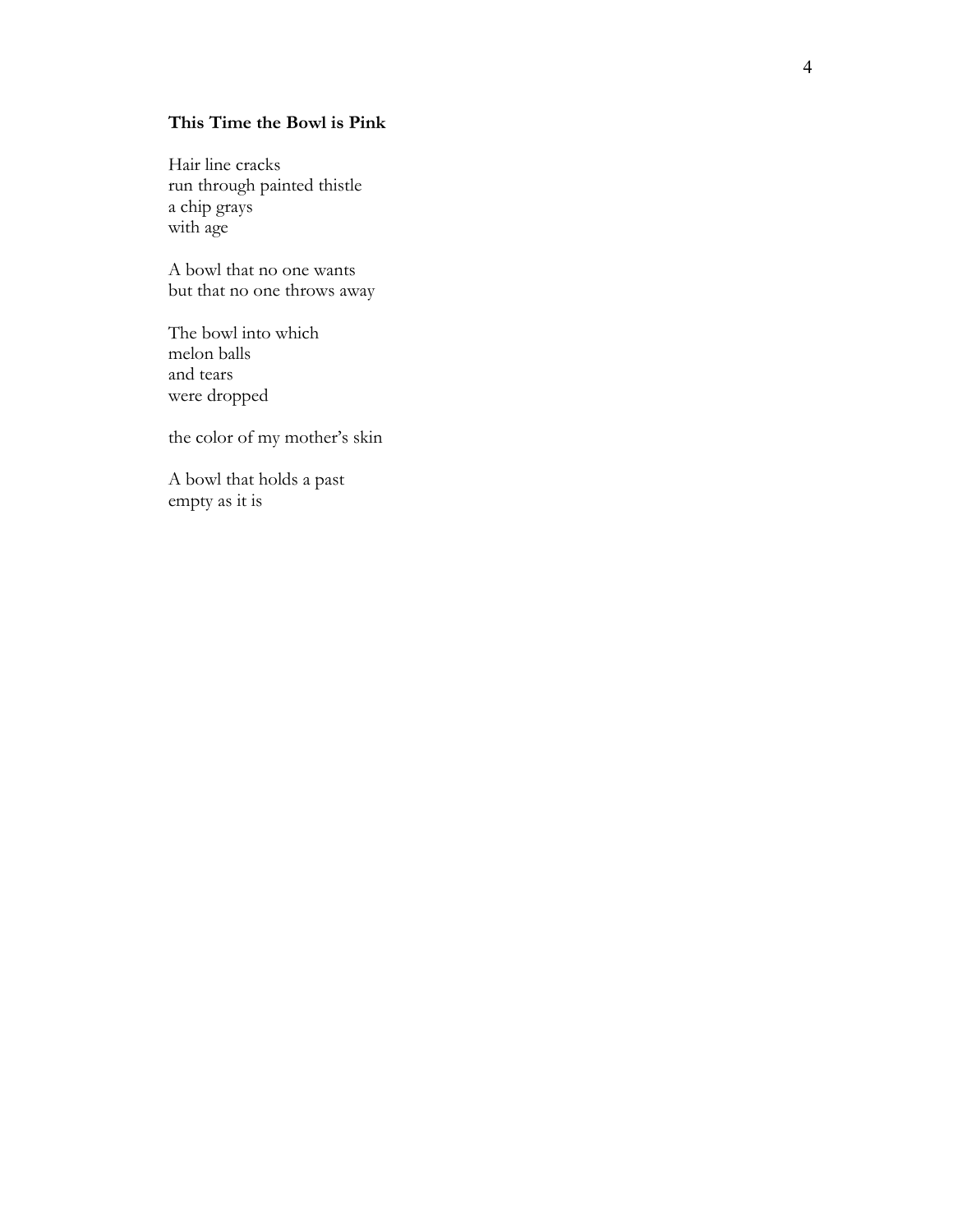#### **Why Blue Smells Like Gin**

The juniper berry's pungent and bitter sting on my tongue as I crouched behind the bush hunkered beneath its scratchy arms makes me feel alive. For how long did I hide? I would like for it to be hours. In the impossibly silent and eternally framed memory my father is inside of the house on the other side of the brick wall and I am willing him to come find me. It is the first stand off between me and my father, who until then had never hurt me. The scent that rises from my father's cocktail is the smell of the berry, and when I learn that Benedictine Monks distill gin from juniper I cannot be surprised at the connectivity of all things. I don't see my siblings in this or other memories. Photographs show us huddled in front of the TV or for an impromptu portrait on the front steps. In one my mother leans on the porch rail, unaware that she is in the frame. A dishtowel hangs limp from the fingers of one hand, her other at her forehead shades her eyes. I think this photograph reveals more of my mother than any I have seen. My brothers and sister are frozen inside the silent frame and they move like invisible ghosts outside of it. Balls pop from the end of bat, a screen door slams, voices rise in the summer heat. I remember the first time my husband hurt me. I left the bedroom and sulked alone, wanting him to come find me. Hours pass, even days before we speak again. In my childhood memory it is my father who never arrives. I am crouched and branches scratch, and I reach to a cluster of blue, to a bitter smell and taste. I am both comfortable to remain there nestled in the cold, powdered earth leaning against the familiar brick and I am conflicted. I am learning that love hurts. The buzz of the mower from a neighbor's lawn lifts through the open window in the room where I sit at my desk and will my husband to stand in the doorway and tell me that he is sorry, and it is twenty-seven years and I know he will not come.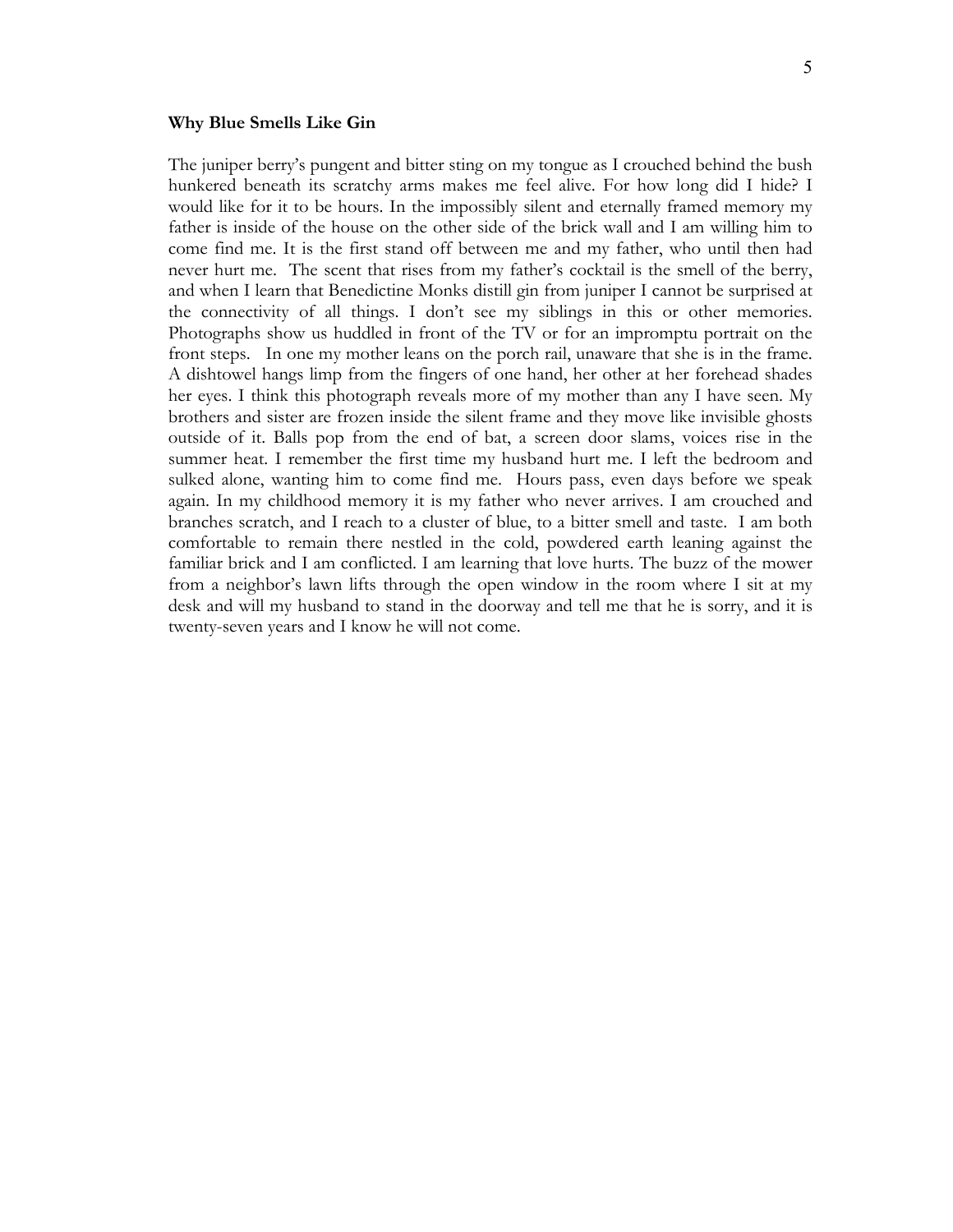#### **Fences**

were meant to climb over and woods dense with underbrush and muck our domain. We hacked through prickly bushes, trampled long grass, collected burrs on our clothes and in our hair, clear cut canopies to lay bare the soft earth, and sat for hours stripping bark to carve the skin that lay beneath. When that grew tiresome, we traipsed to the lowlands to construct a catwalk of doors over swamp and shape an inner sanctum within its towering reeds, until the day my father forced me to lead him to my brother's towering collection of pornographic magazines. A tower quite impressive in the way it leaned so markedly to the right yet remained standing, almost as tall as I was at 8 or 9. I try to envision my father's reaction, but all I can see is the tower of glossy magazines, his own stash transferred by my brother from his (my father's) secret place under the bed to the end of a path of doors that lead to a circle of trampled weeds encircled by eight or nine foot reeds in the recesses of a swamp. I leave my father by the pile and follow the path back out to the road.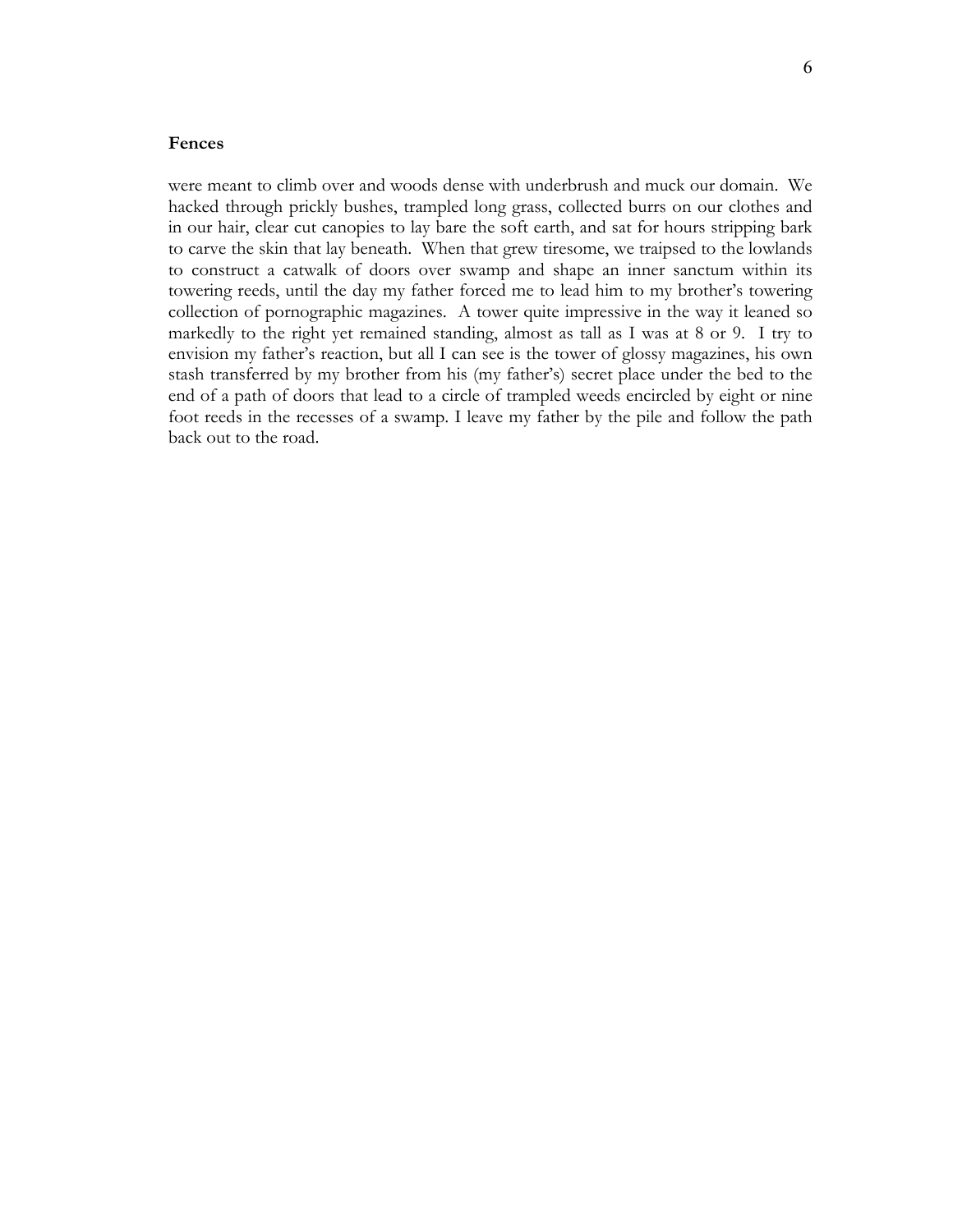### **New Wood**

Smelling sawdust like smelling love not love, lust, not even lust not what you know it is at thirteen.

Smelling new wood as new floors are set, watching mercury bounce in balls across the floor.

*I'll drop mine if you drop yours* and I laugh, my profile framed against a second story window someone below might make out as mine

know I was giving it up that like the mercury it would bounce separate itself from itself nothing left except the shame

I carried from that unfinished house into every other I'd occupy.

He wouldn't have to ask twice.

What he had to show wasn't what I wanted but I'd still comply.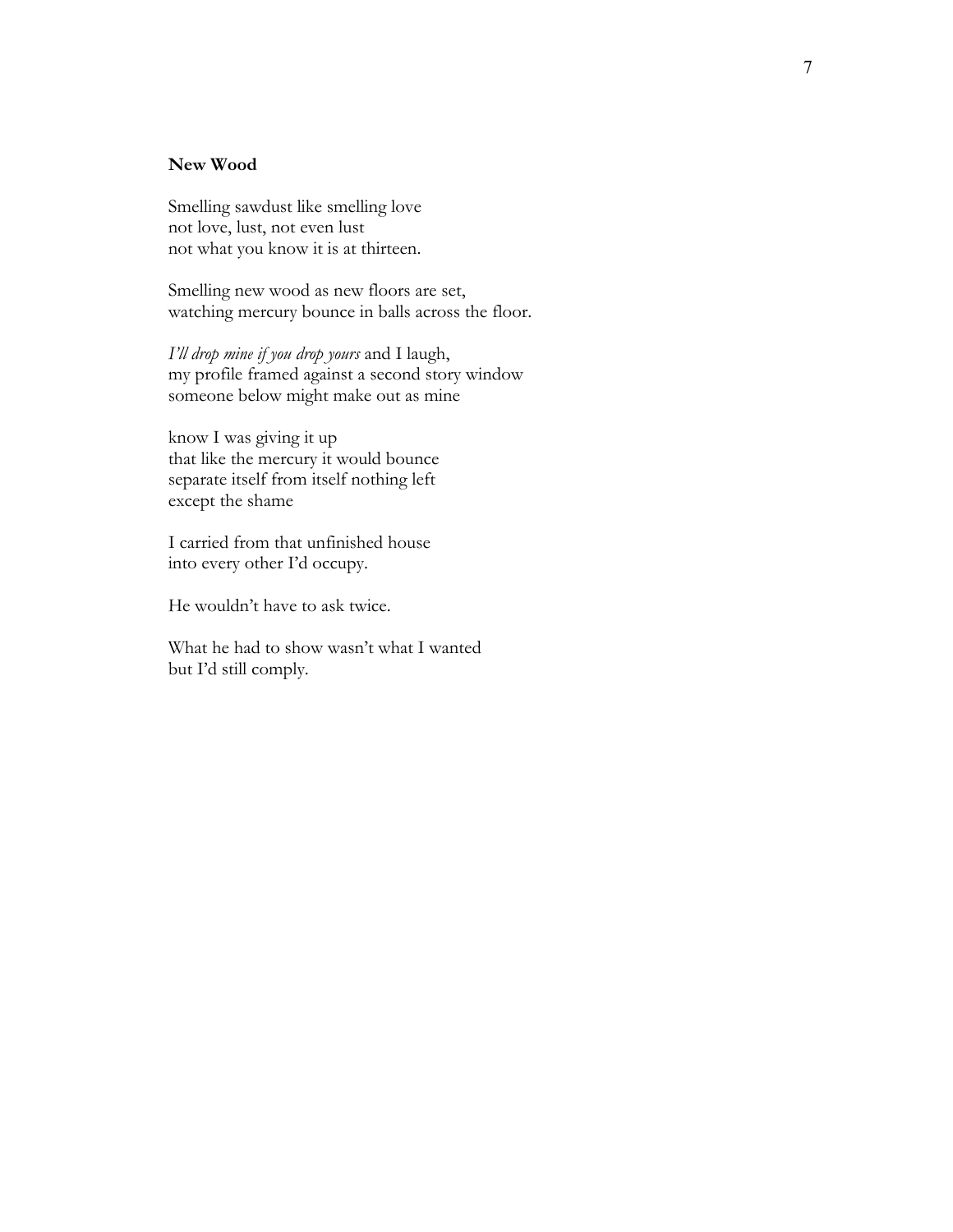#### **The Path of Least Resistance**

An object remains motionless, enacting its own force in a state of seeming restfulness, unless acted upon by another. This I learned in 8th grade Physical Science from Mr. McGoughney, with whom I fell in love, to be replaced by Miss Holden in ninth grade English for whom I read the entire lyrics of John Lennon's *Imagine,* turning the paper and my head as I followed the words round and round the center of the album's sleeve. By Mr. McGoughney the secrets of motion I suspected already to be relative were revealed to jive with things at home. Things at rest best left at rest. In the doorway in a hall shrouded in darkness on the morning my sister decides it is time for her to leave in *Monte Carlo* car driven by her boyfriend I crouch. I won't come down the stairs to say goodbye. I am too afraid to get close to a voice so loud and unlike anything I have ever heard. In my memory, her mouth is open yet no sound comes out as she is backing out the door slightly hunched under her duffel. We won't talk for a long time for no other reason than she has left and I am still there. Along Route 70 are many bus stops, some sheltered, most simply marked by a pole. I look for my brother. It was February when we hid his shoes, had each prepared something to read while he sat fidgeting on the edge of a chair. While we talked he devised a plan for getting the hell out of there, and when the counselor finally approached with his shoes, he tied the laces very slowly, then he got up and ran. The path of least resistance still leads out of doors.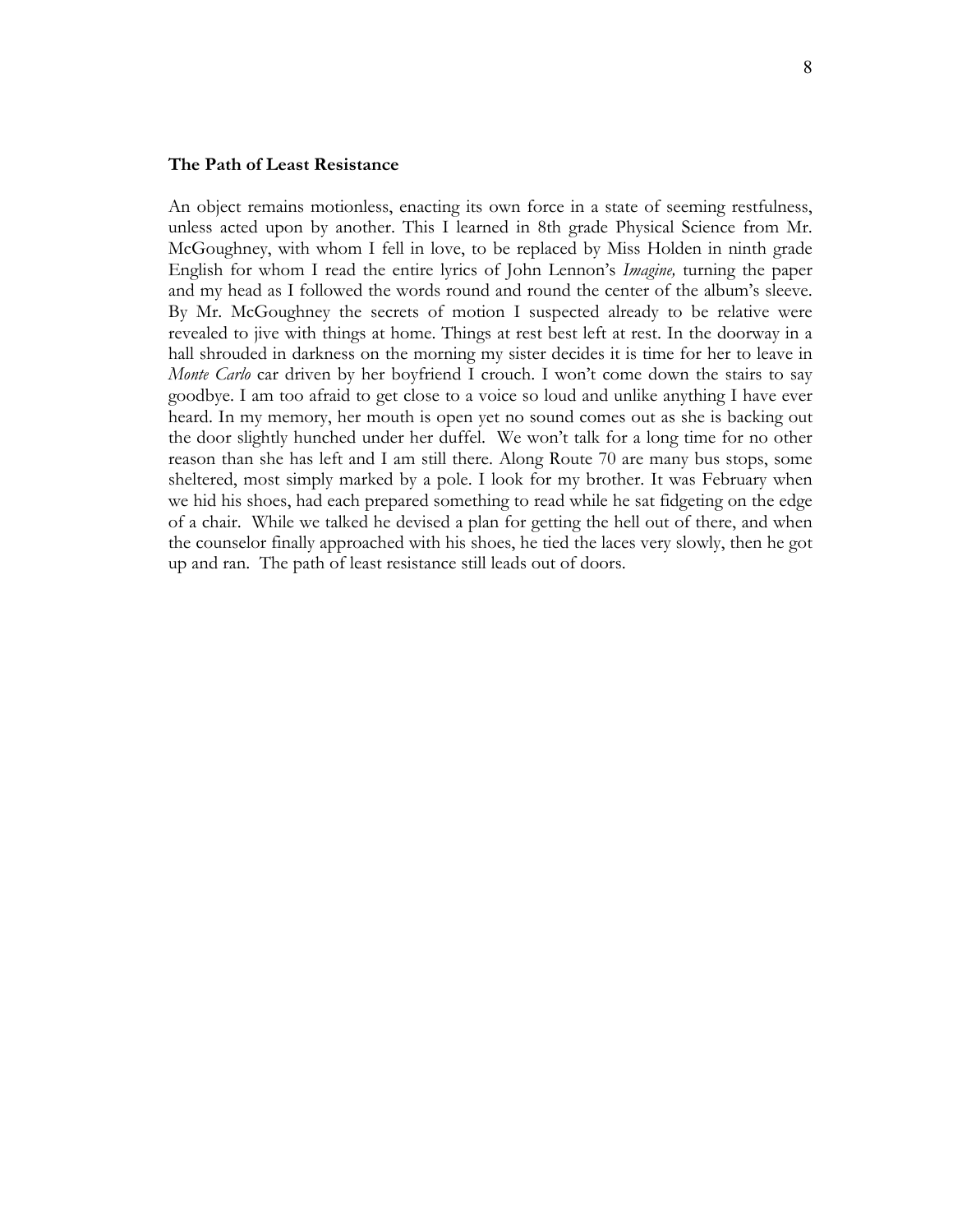#### **Evening s**

We spit seeds to the side of our brick house . They bounced and fell instantly fertile in the shadows, forgotten

to come back again bursting giant leaves and wayward vines that flowed out into the yard and sun.

And finally came flowers and small fruits we never knew would get big so cracked open and examined and threw back into the dirt

where with more seeds we spat and spat they sank to do it all again.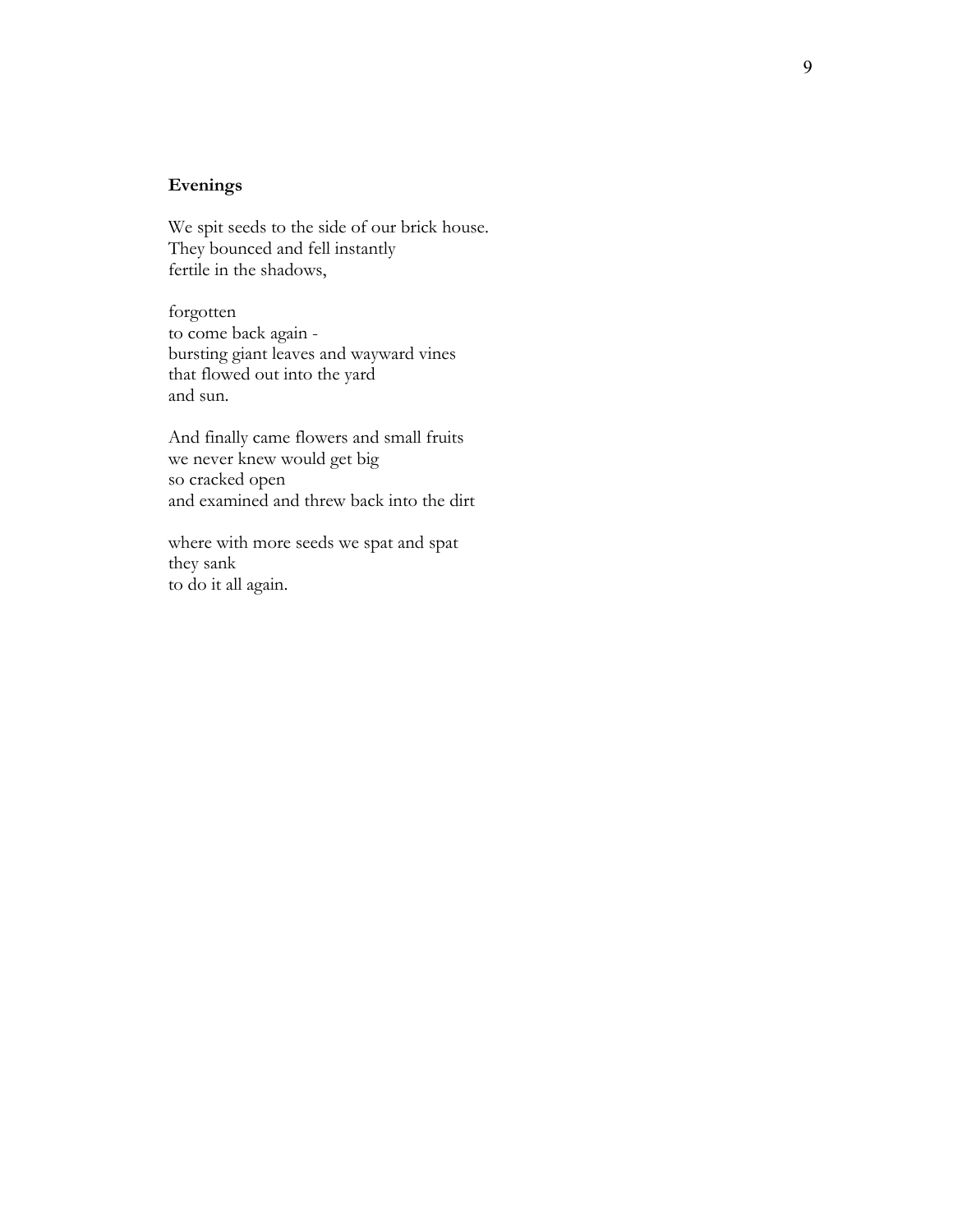### **A Childhood Kingdom**

subjects

of a whimsical king

whirligigs in a vicious storm

we scaled castle walls and tore each other's motley

ate cake maraschino cherries and jujubees

labyrinthine hedges secluded us

a moat divided the world beyond

we feared to swim would subvert the king

so we bowed to his queen and cooed like doves to the crown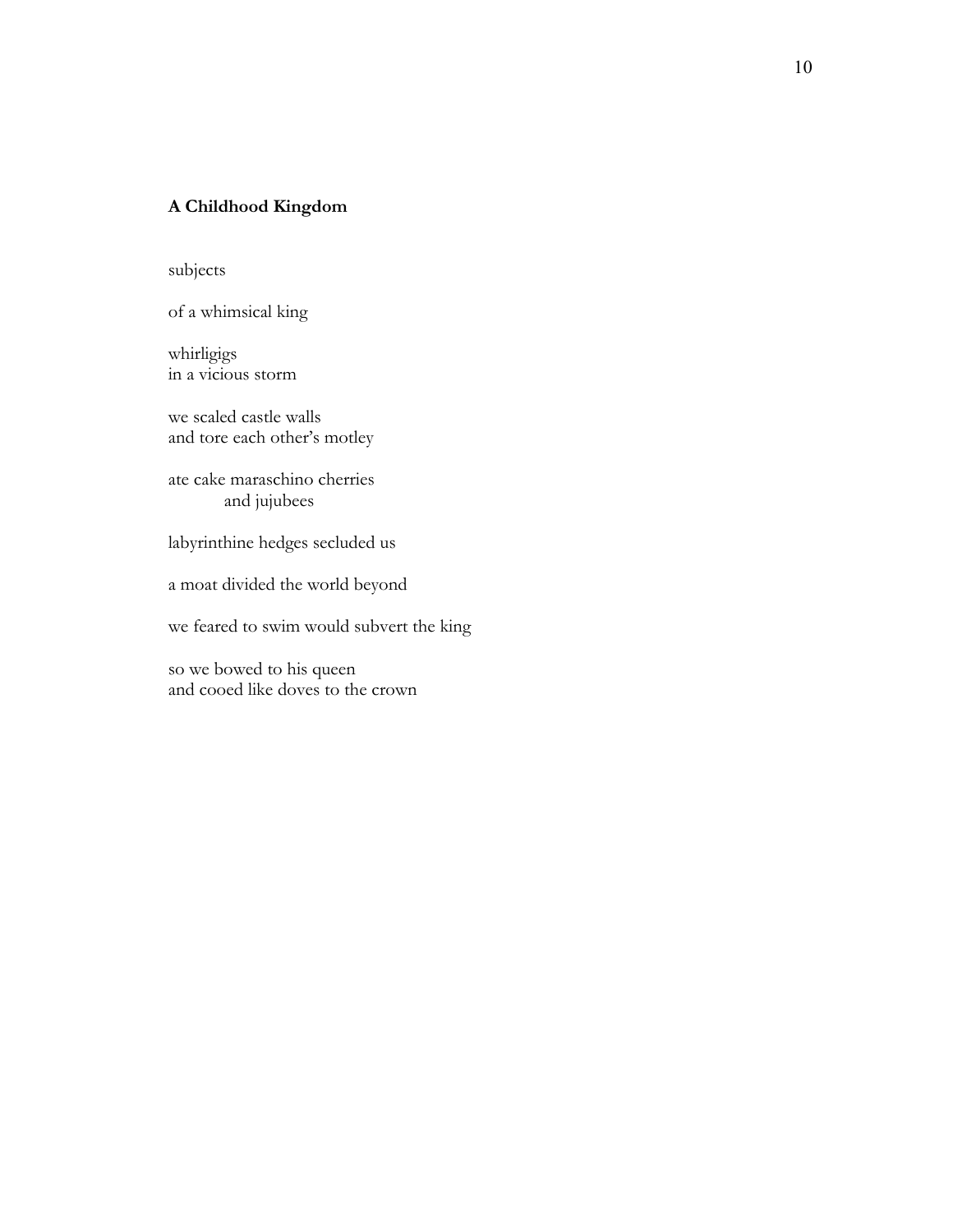## **Come Home**

I have the bell my mother rang for us to come Between its clangs we measured time one last walk atop a split rail fence one more *you're it*

Beneath the waters of the tub our scratches bloomed or poison ivy or tar or taunts

Our victories were few but by degrees we grew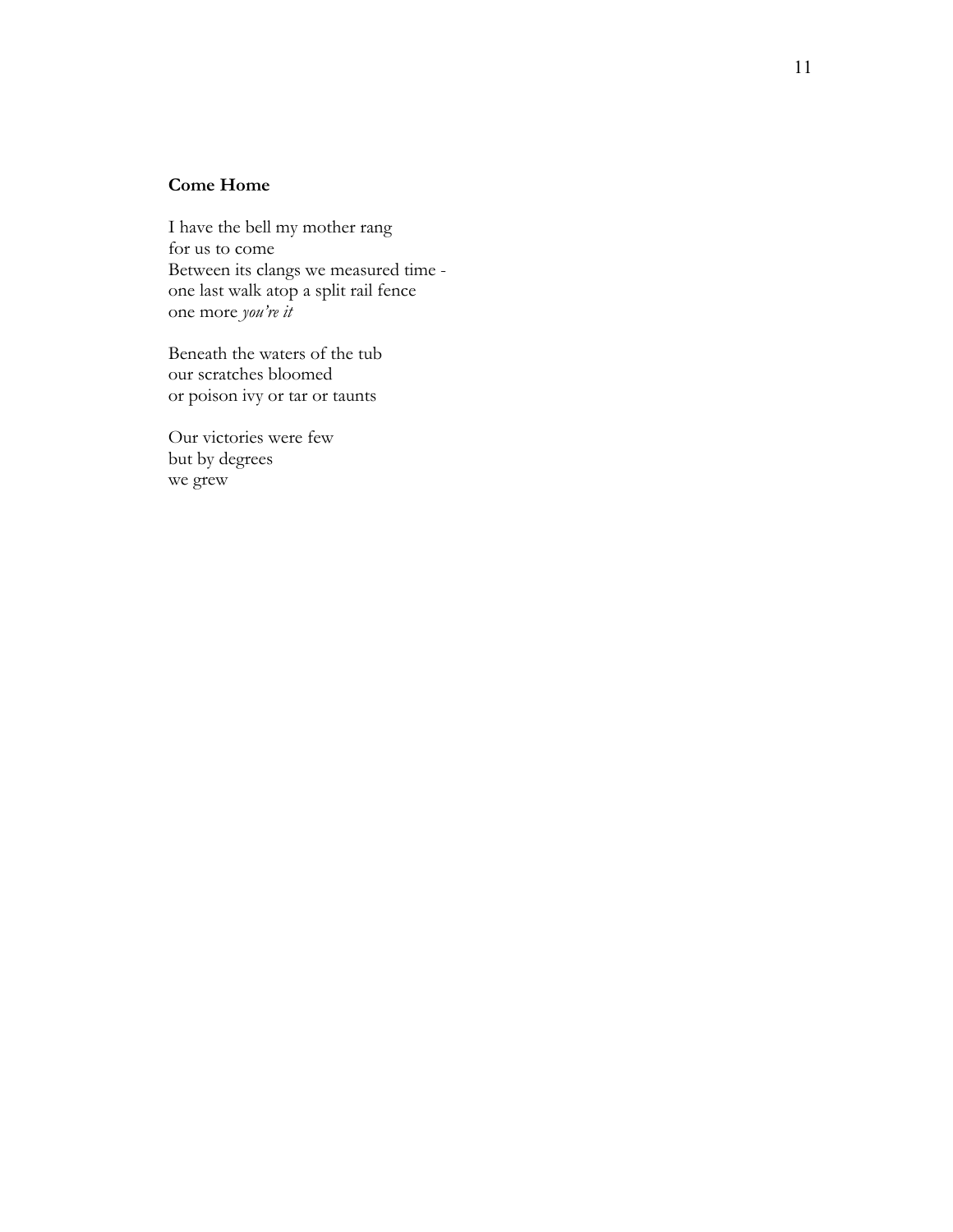### **The Final Sacrament**

My father highly recommended Reconciliation , if you could get it in the privacy of your own home and on your death bed

When the hand holding and tears were too much , he let go with three Hail Marys an Act of Contrition, one Our Father and the Glory Be .

After he'd spent his last breath (he wouldn't need it in the body bag) he went limp, all the faith drawn out of him and floated weightless out the door.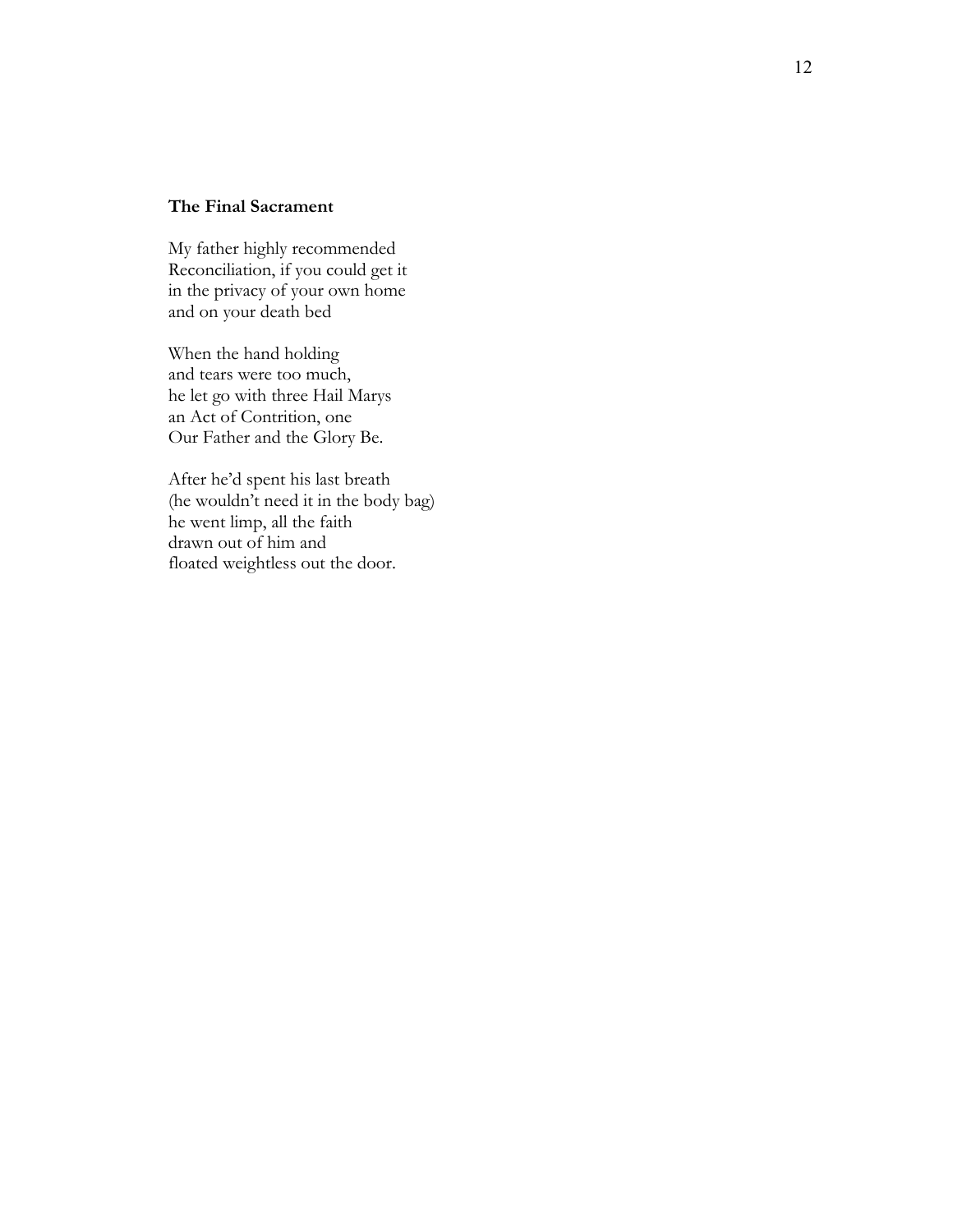**II**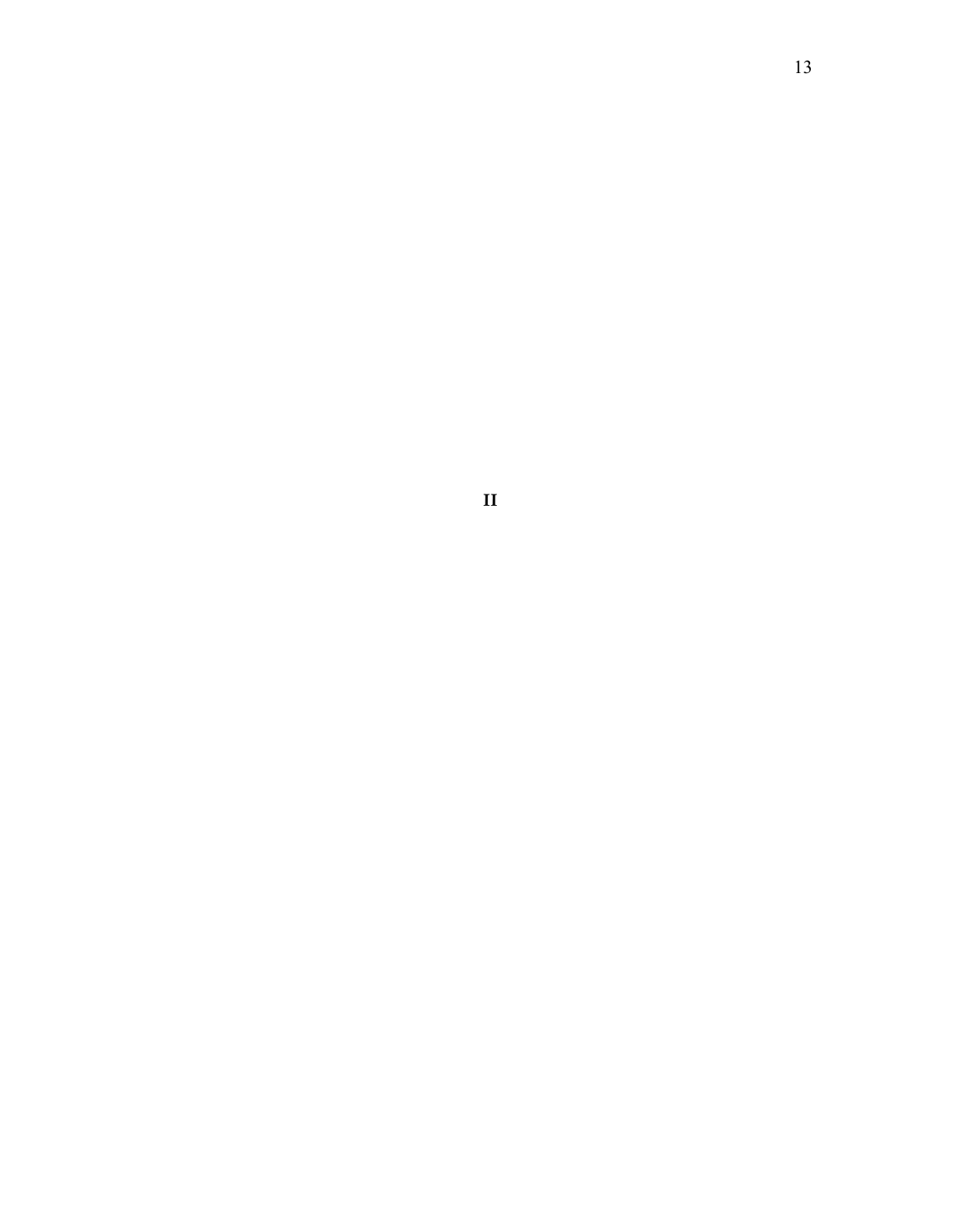# **Love Thy Neighbor**

I love my neighbor the mechanic who fires it up at 7 am.

The couple next door and their power tools .

Nadia's weeds she lets droop between the yards.

I want to stay here and never leave.

I could die here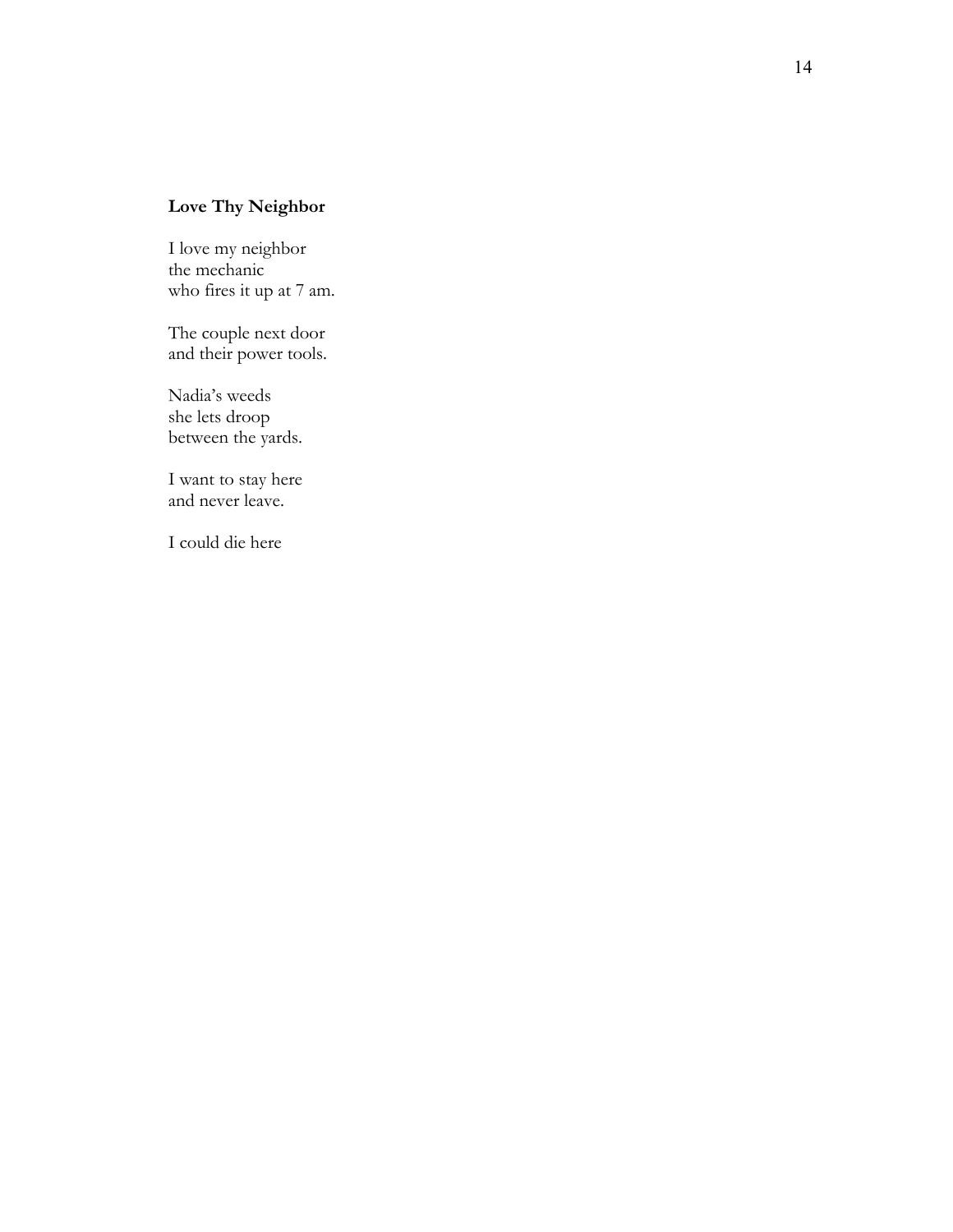# **Mornings**

I see fox pheasant and bob-white

A piper whose ochre-speckled eggs sit in a fine rut

The fox turns in his track to study me

the intruder here

I am not the authenticator of morning

and in most cases hesitate to begin the day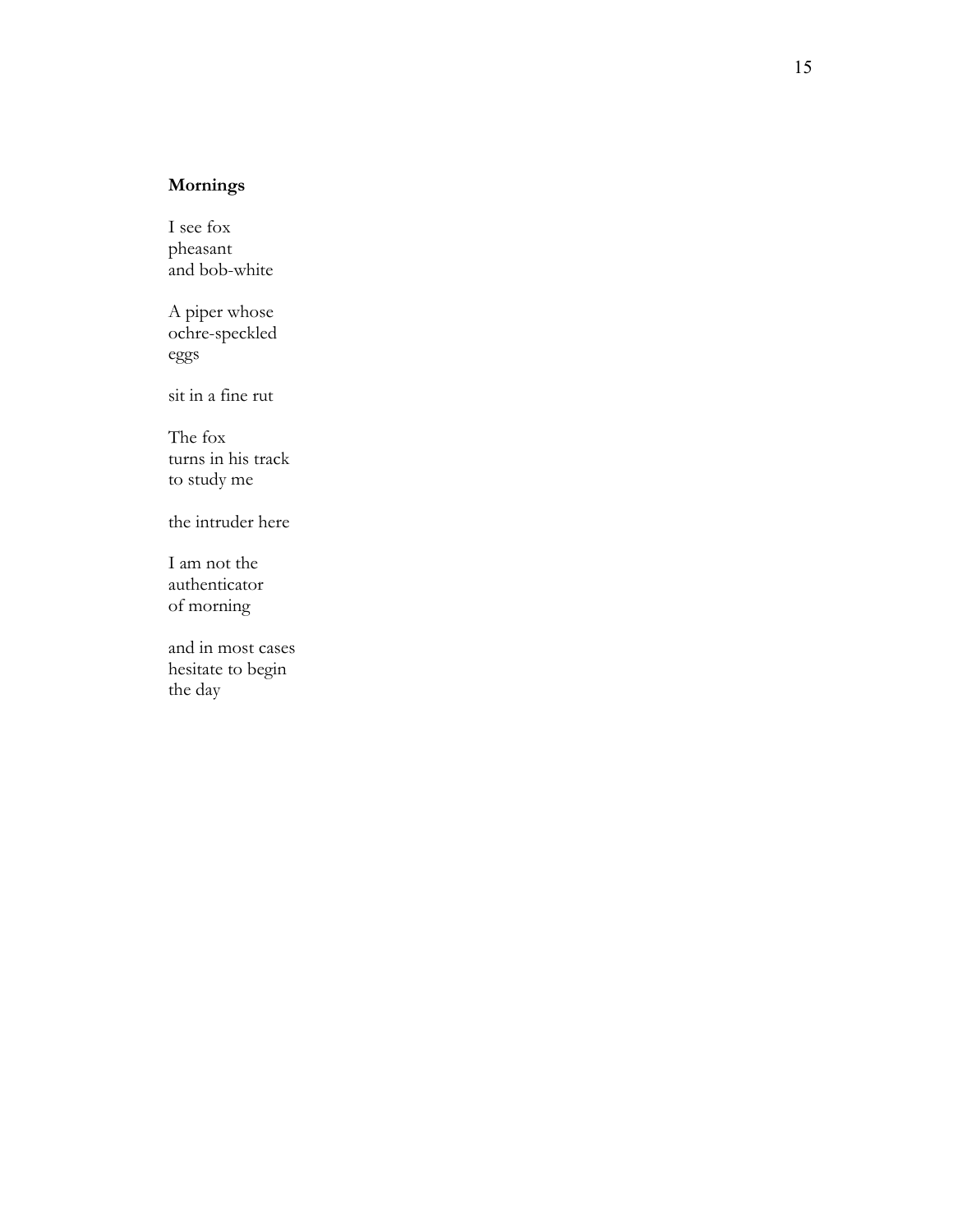### **Black Dog**

I love that black dog I pass every morning on my way to work, at attention ears cocked.

My day depends on him, his head as it moves side to side with the cars that pass him by.

He understands it's not easy to wake up to an alarm, though he never will.

It's a dog's life after all.

His coat shines, his black fur glistens in the morning sun. Someone is brushing him or he has licked himself clean.

I wish someone would lick my fur clean, fill my bowl each day let me out in the morning air to watch passersby.

I'd be a good dog.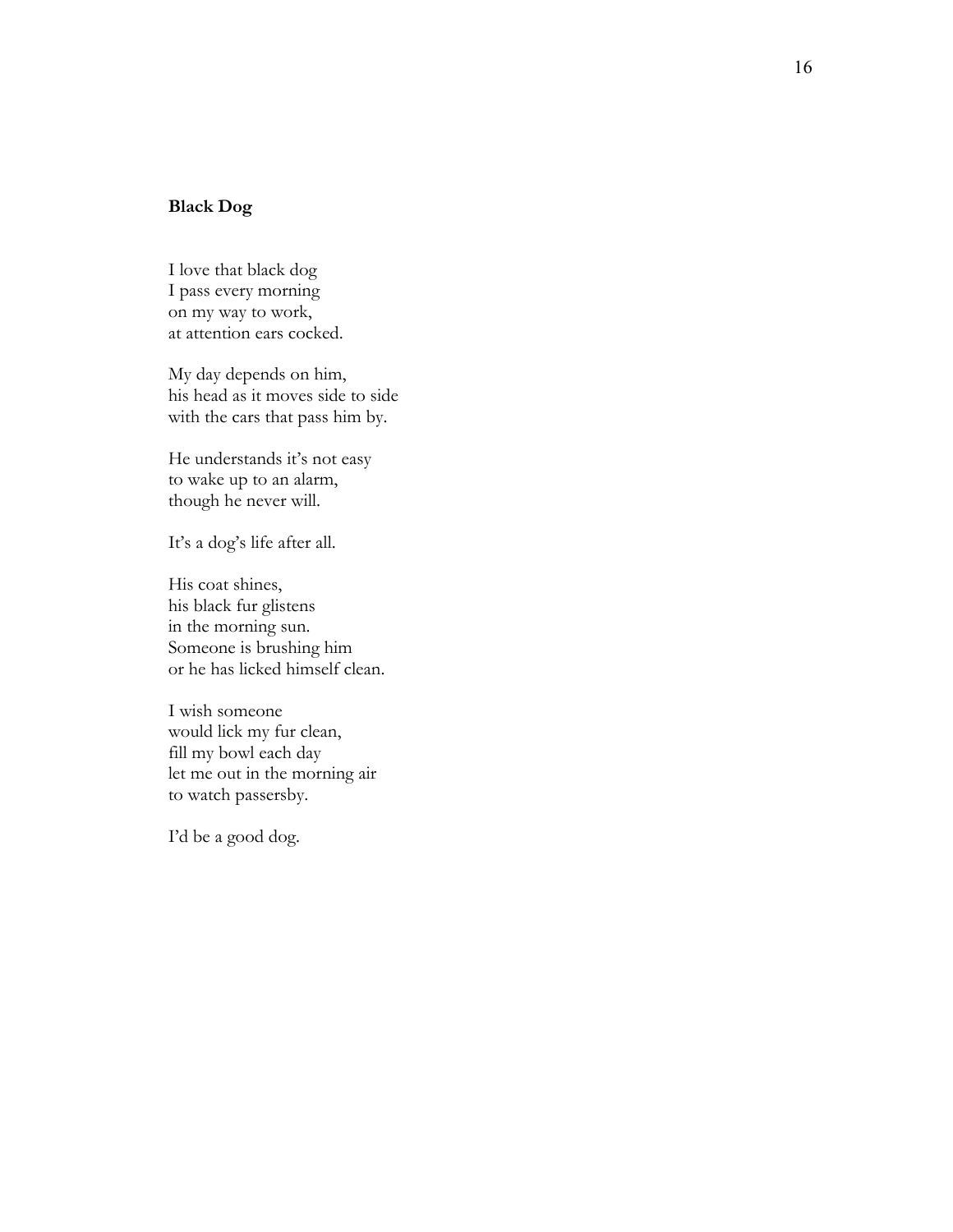#### **Afternoon s**

A gray sky weighs heavy it's not our kind of day the promise of sun's rays an ice cream cone.

You sit on your couch. I wander room to room.

Used to be a big hello now I resist the phone .

Our exchanges pass slow , our words ring hollow

So I don't call I'm on my own.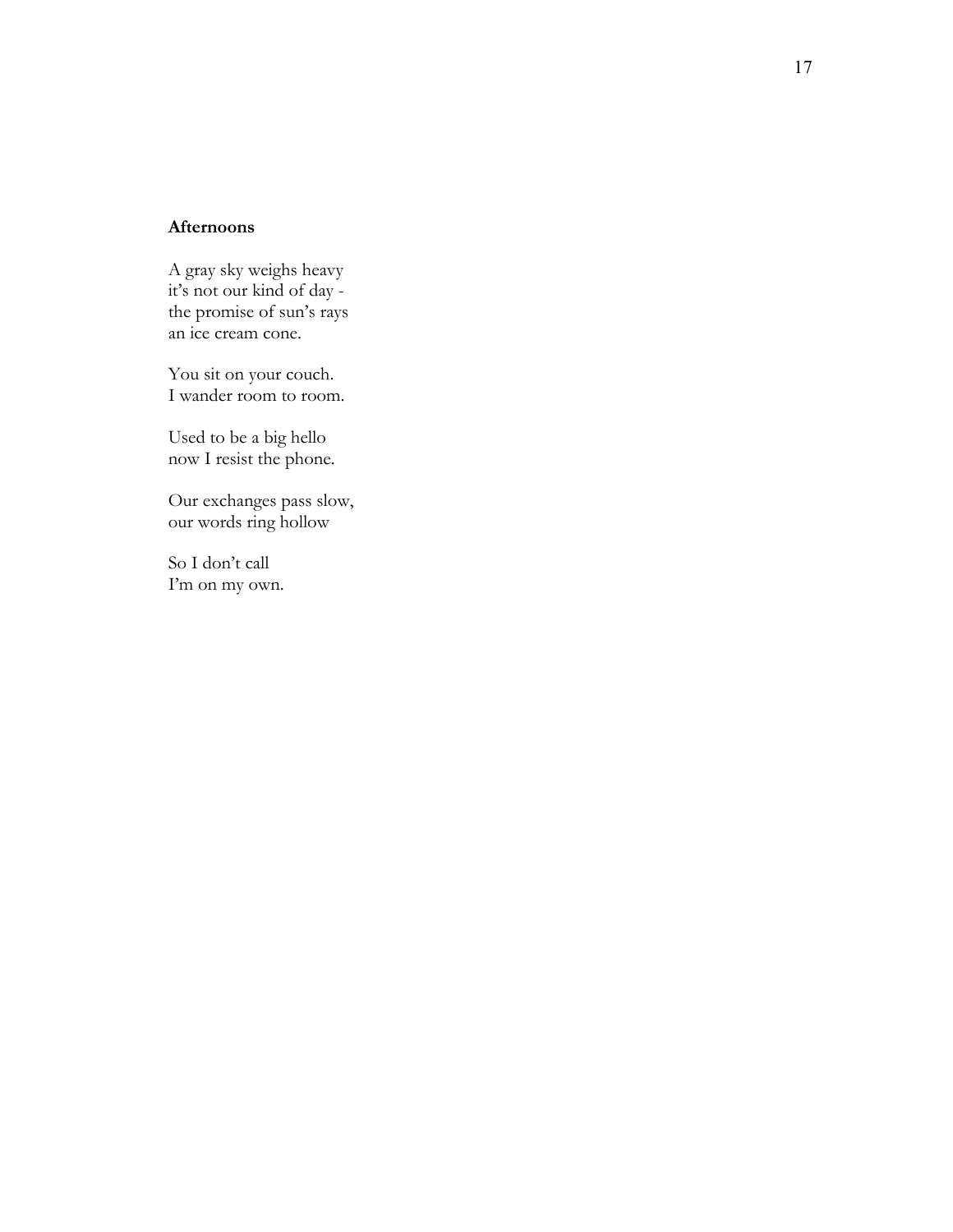# **That's It You Can Say When You're Dead I'm Done**

Even if I wanted to call you now

it's too late If I said yes

you'd not die from pleasure

You said I'd miss you

April Fool's day Eggs in a bowl Daylight Savings

Thought you'd sent them from the grave

If someone is watching I'd like to think it's you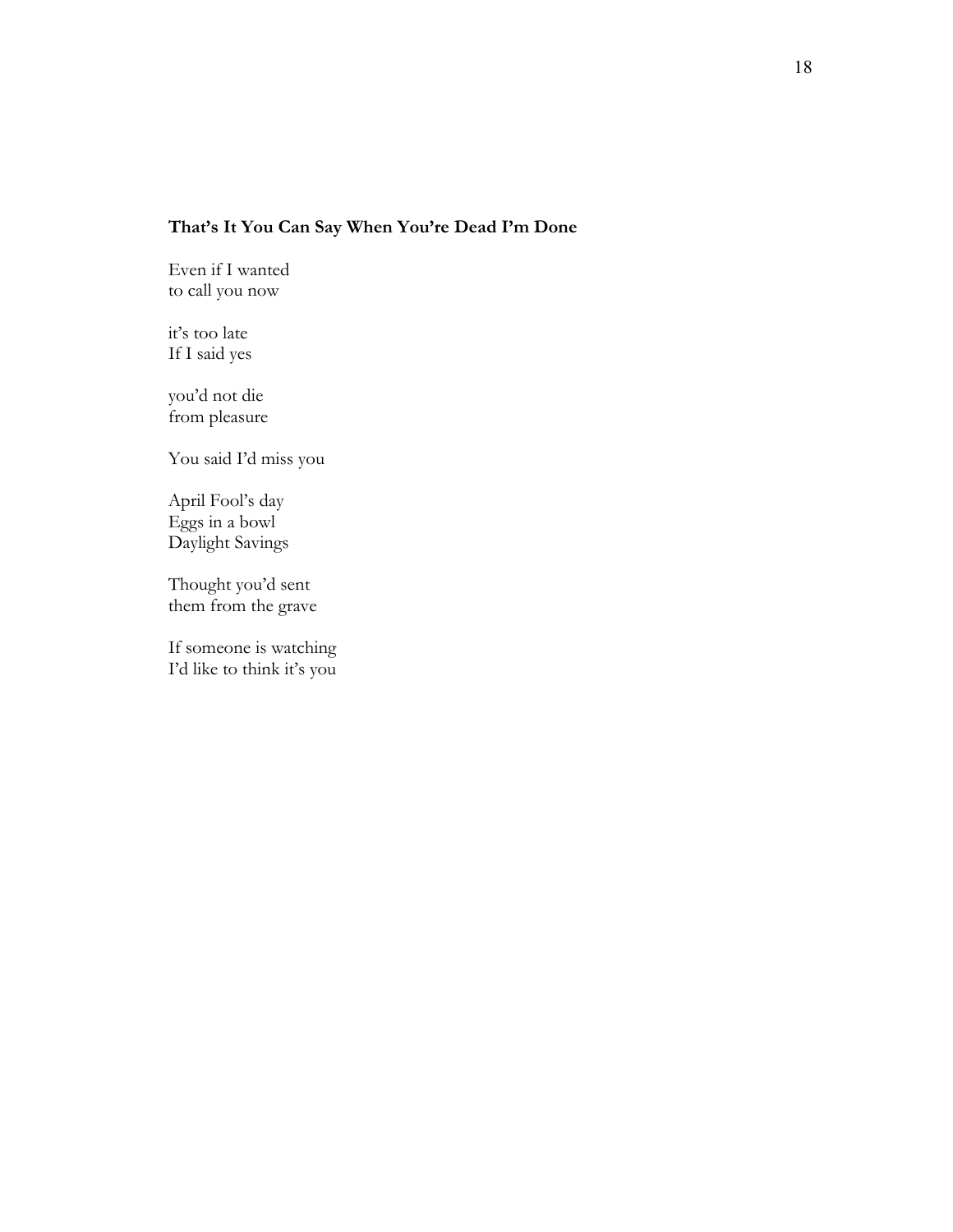### **February**

You should have spelled it in the snow not made me eat candy hearts

Dig me doesn't cut it anymore like you thinking somehow I'd always be hungry

I've given up food only spiritual nourishment for me

like Ghandi I'd as soon evaporate

Take a slice of me for each year you've left behind

like time zones and geometry just give me the facts

I'm afraid I don't know what I'm made of

and rely on you to say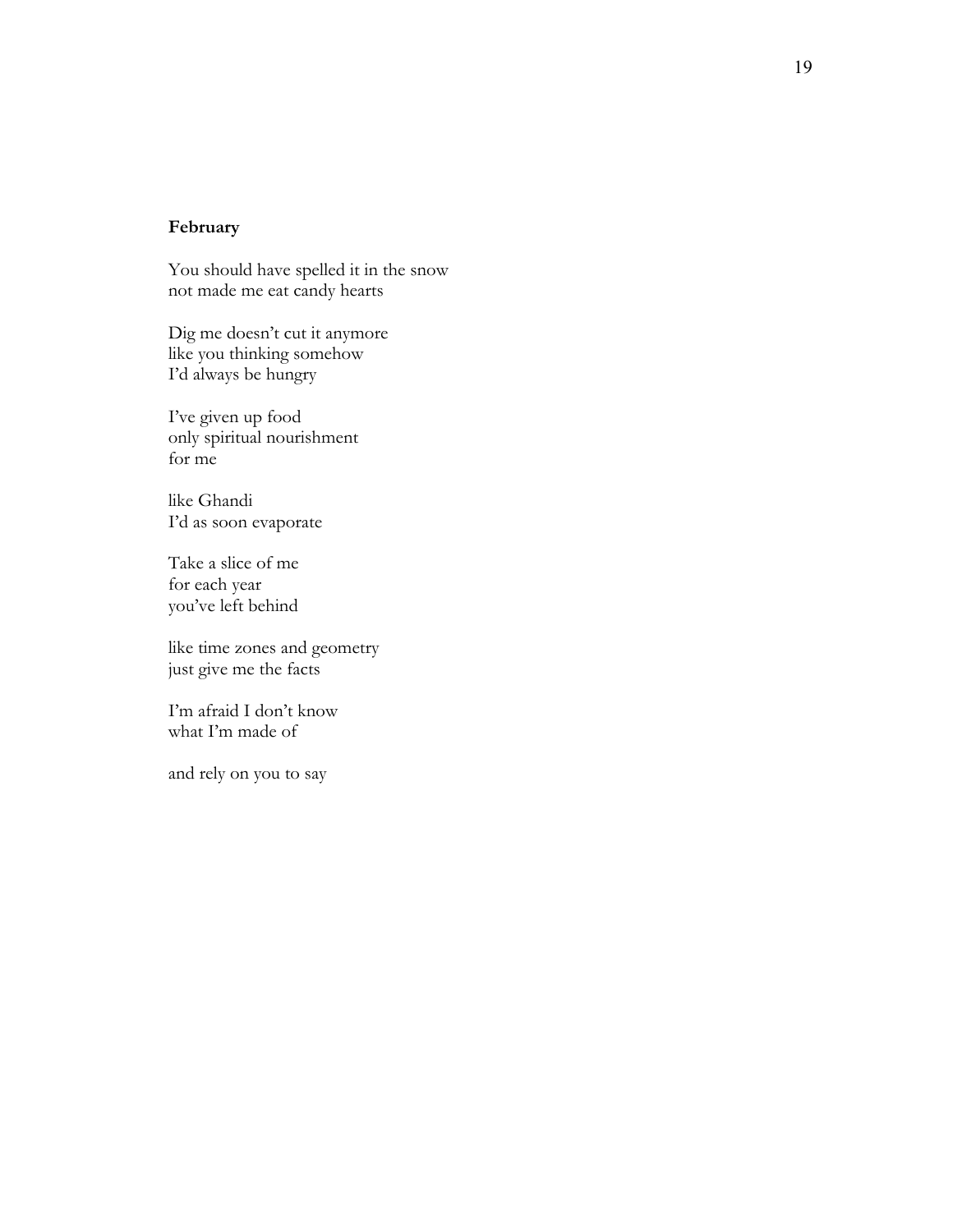### **Ode**

You're darker than the rest and reek of cherry

smoke has settled into the creases of your skin

an acrid smell rises from your oiled clothing

and always that heaviness of soot

still I'm turned on<br>to the sexy pull and drag

to the sweet reek of the tug<br>to the possibility of something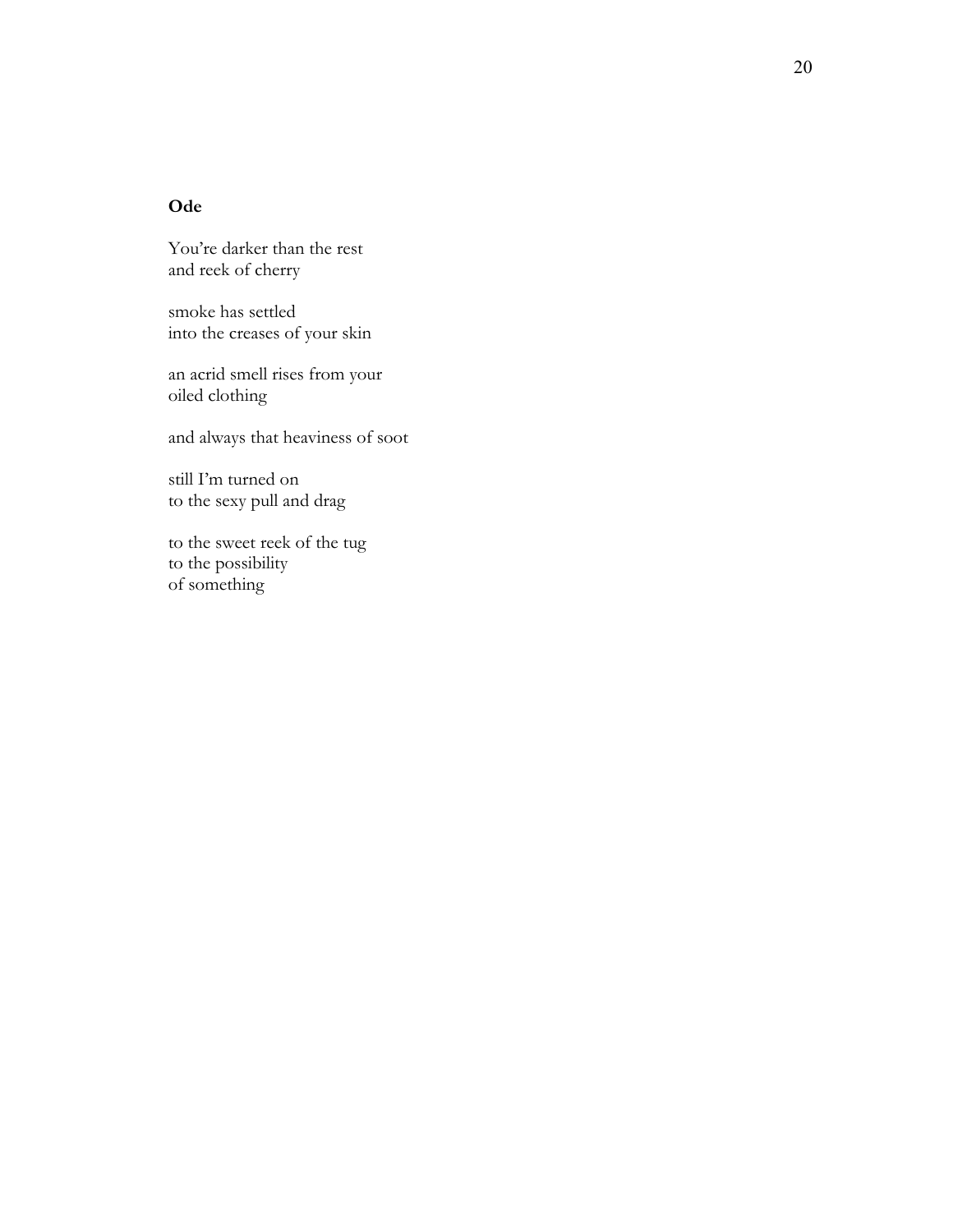### **Alone**

When I lie down and you are gone

that empty space where you belong is enormous

to fill it I expand myself I stretch my leg knowing you're not there

and fall to sleep aware I am alone .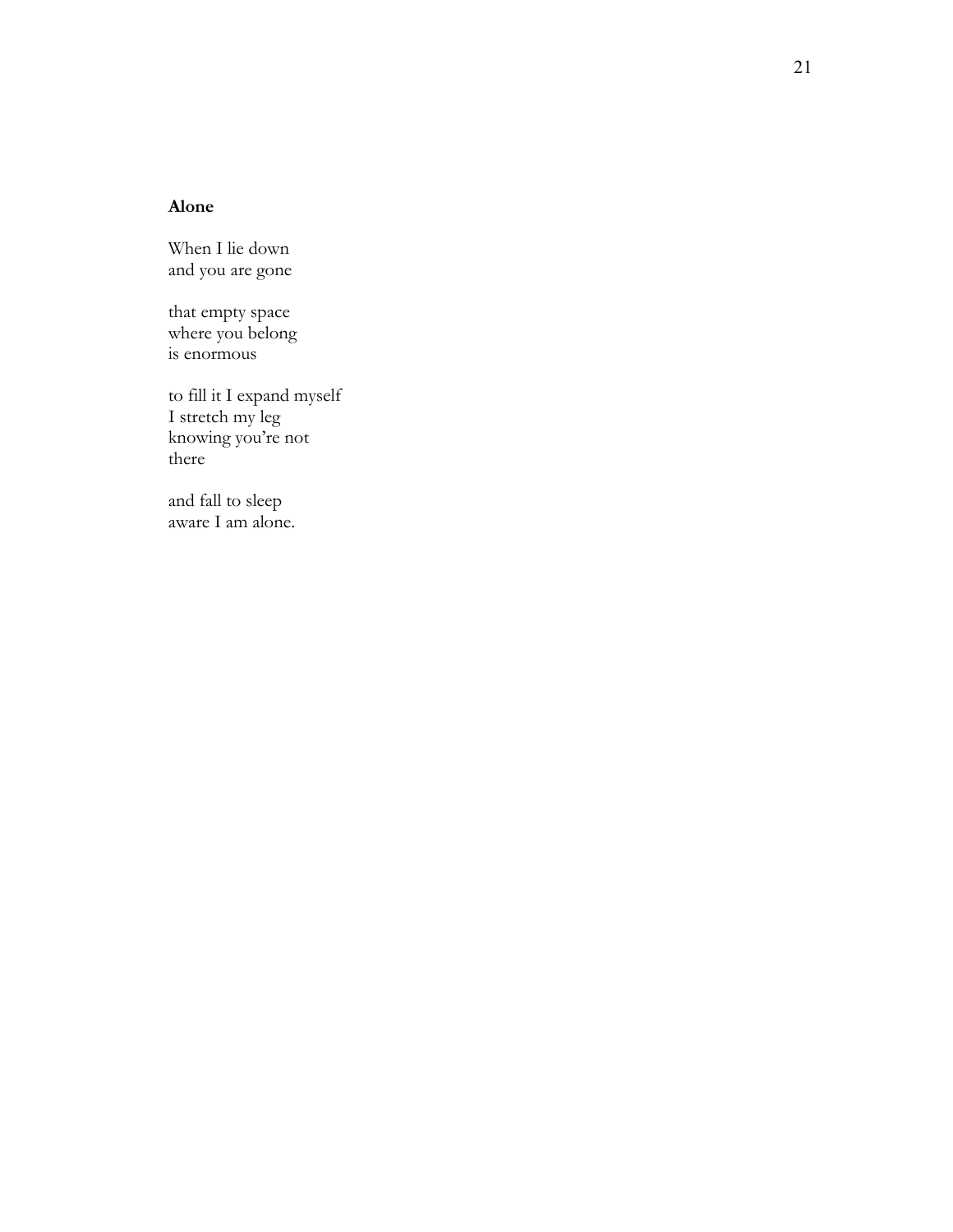## **I Lie**

Sometimes I go to bed at night up in<br>the morning<br>and have a cup<br>of coffee Sometimes<br>I call you at the office<br>just to listen<br>to your voice You'll say

what are you doing

Sometimes I lie

I'm working I say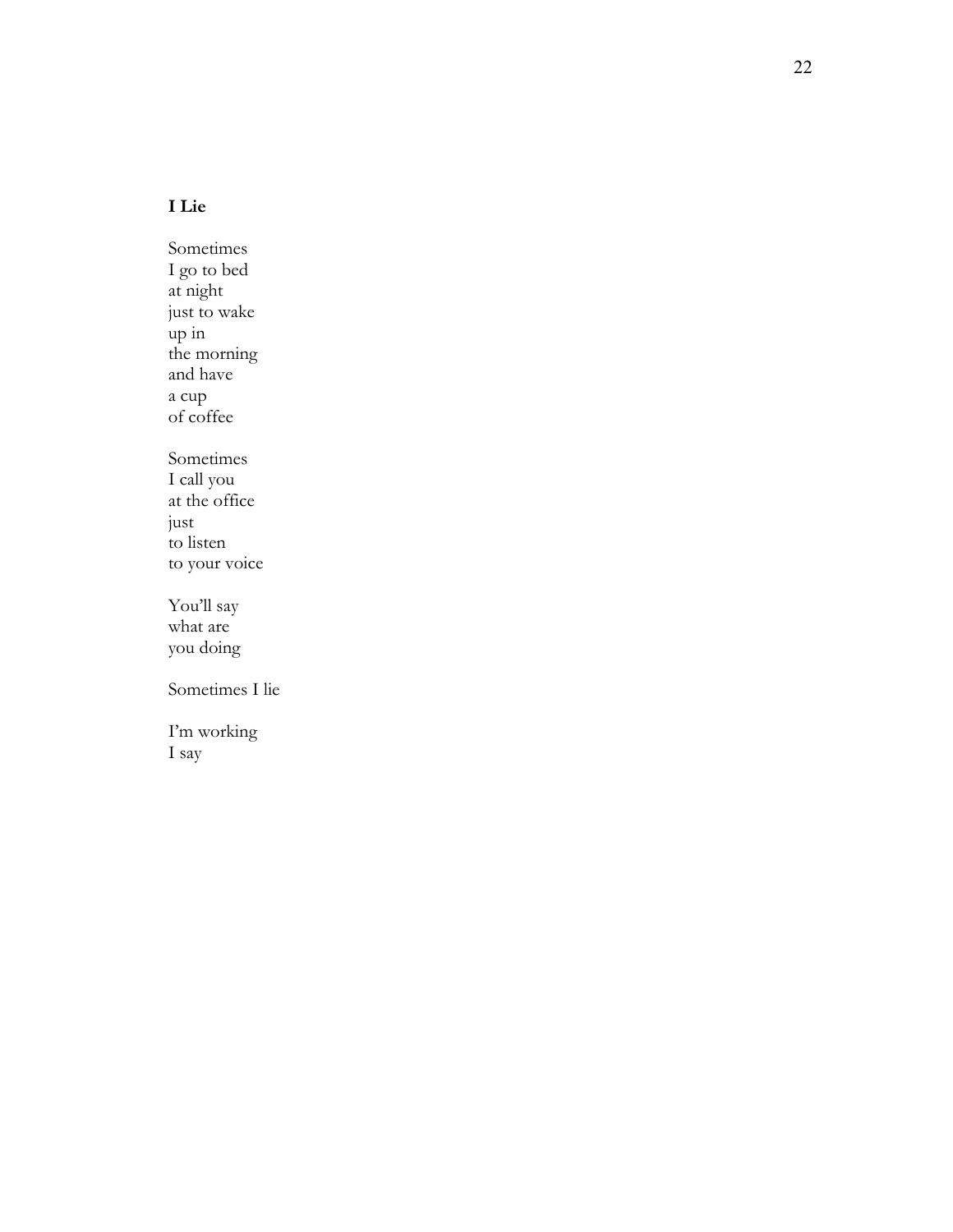# **If I Twinge at One Word**

- eucalyptus

it's involuntary or for that ridge we sped along in Marin County you and the car having taken cruise control

I can still smell it the pod you picked for me I carried it home in my breast pocket

guarded like some contraband I am

my scent gives me away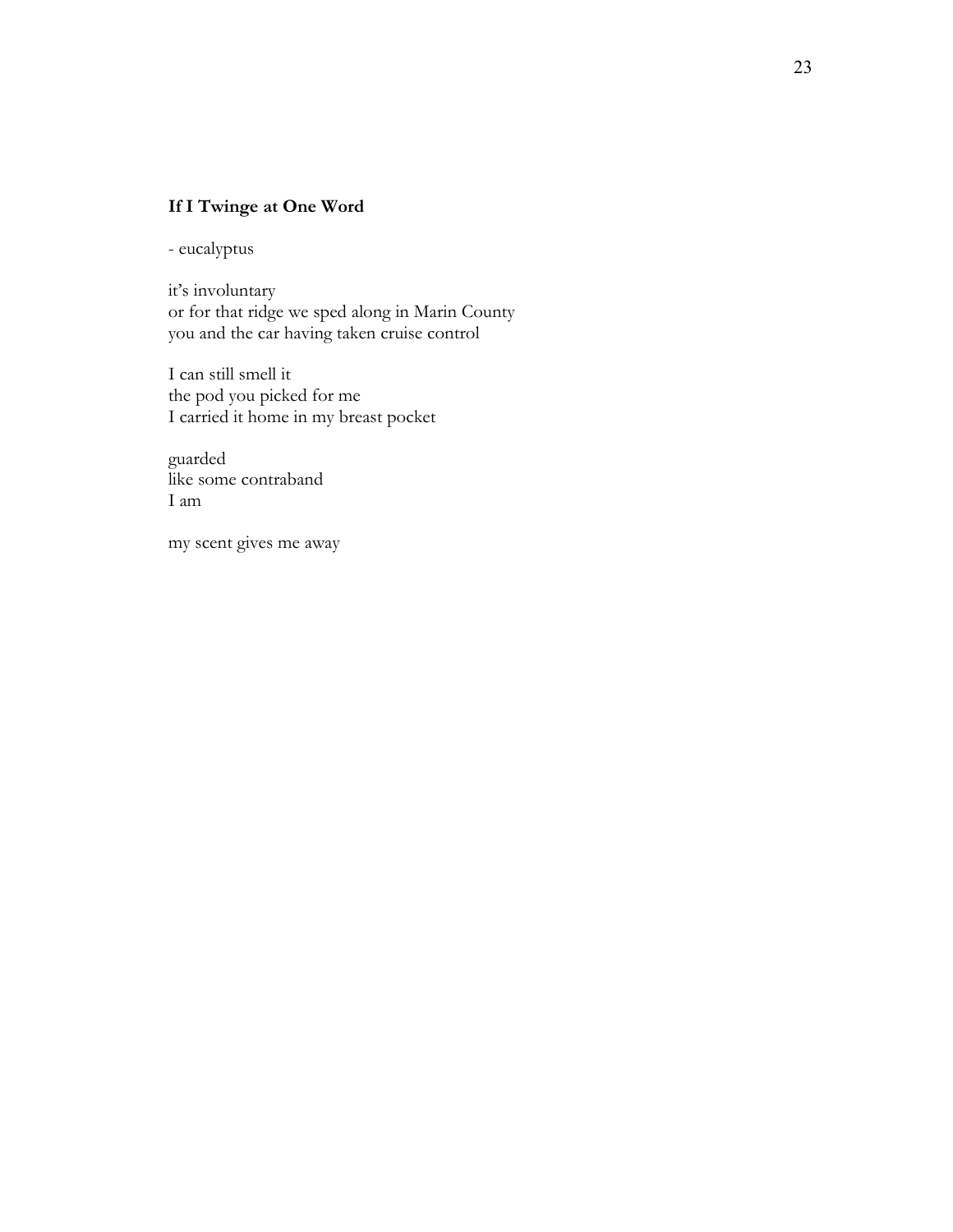### **Roadtrip**

Icicles cling to steep rock face of blasted mountainside s to allow for passage gray sky leaves us feeling hollow inside

we are traveling back in time

picking raspberries and tasting jam sniffing melon the raw hide of a saddle under us the bounce the tack of the ride

over the dash windmills tower slowly slowly spinning some rest some paddles spread more widely than seem possible to us below here on the ground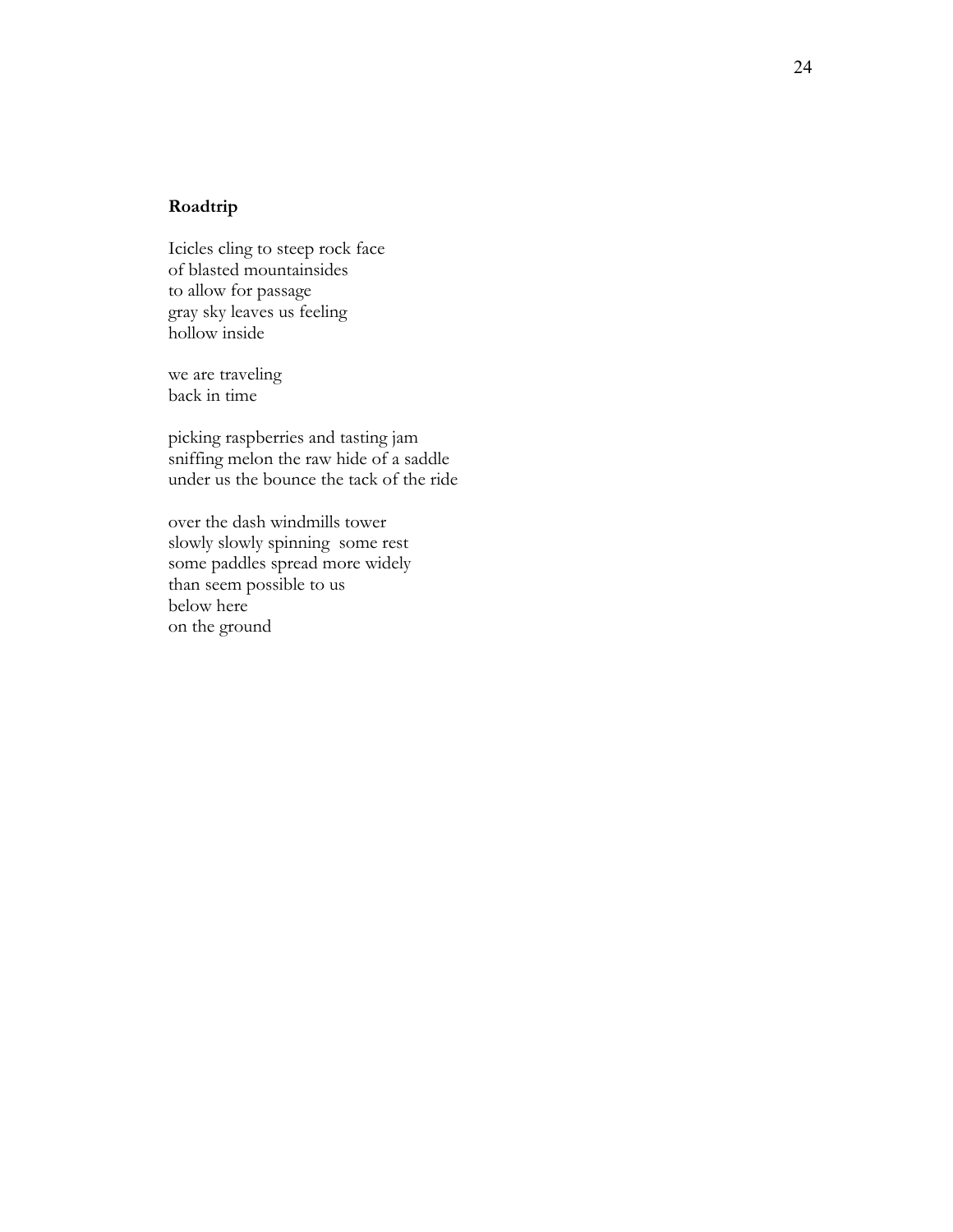### **Telling Our Dreams at Breakfast**

We sat together and one rose to go through an open door .

It was snowing and there was a turnstile.

I'm sure it was you who stayed, I pushing the turnstile i nto a field of snow and crowds.

*Let me guess, you didn't have the ticket.* 

I didn't have the ticket and the turnstile would not turn.

Was it you went through an open door ?

How is it we sit together now, telling our dreams at breakfast?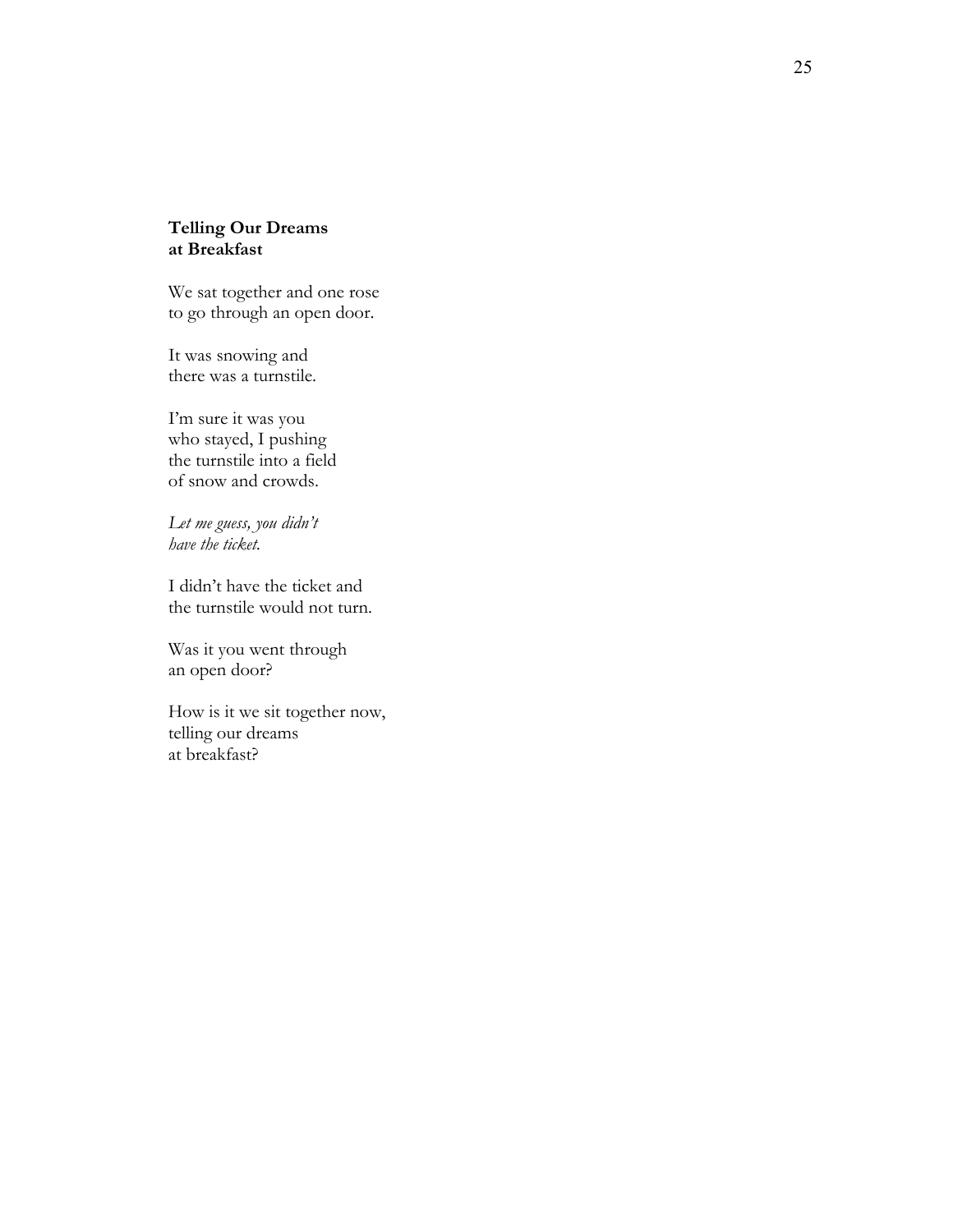#### **What I Left Burning on the Stove**

Leaving you in the park was more metaphorical than I could stand thinking *I'll burn it down yet* as I turned and sped back to the house

yellow corn and bright spring peas fused to the pan insides stuck together stacked against their will

(competence overcoming my own ineptitude)

if I untied a knot (I almost slipped on the stairs getting here) I will have accomplished a lot

a string a lace a chain of gold

when it seemed impossible I kept at it

you'll know when we have survived triumphant at least in breathing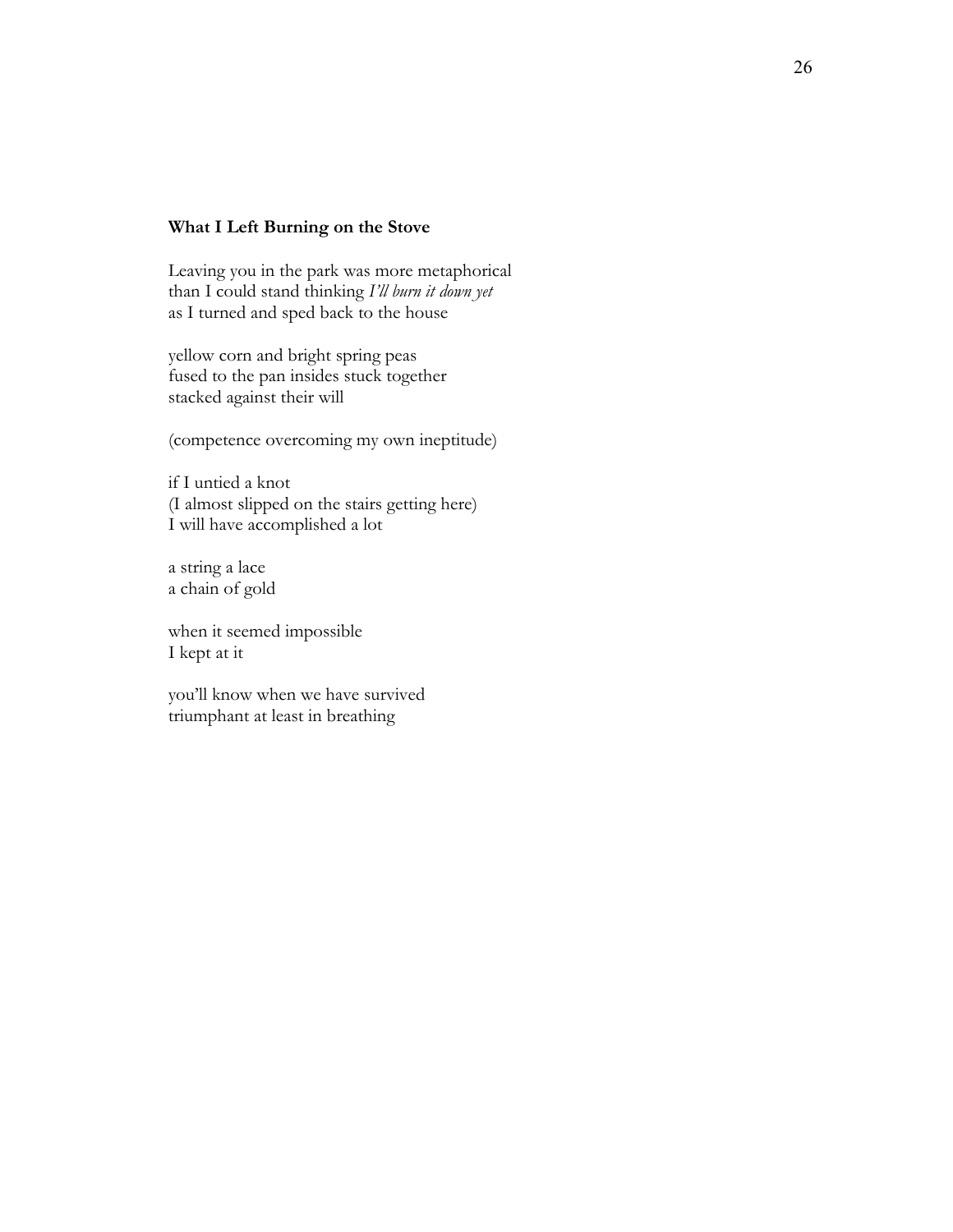# **The End of The World**

If you tell me it's the last day I'll still make the coffee

at least that's the way it's gone before

salt, more salt that's the way it's gone before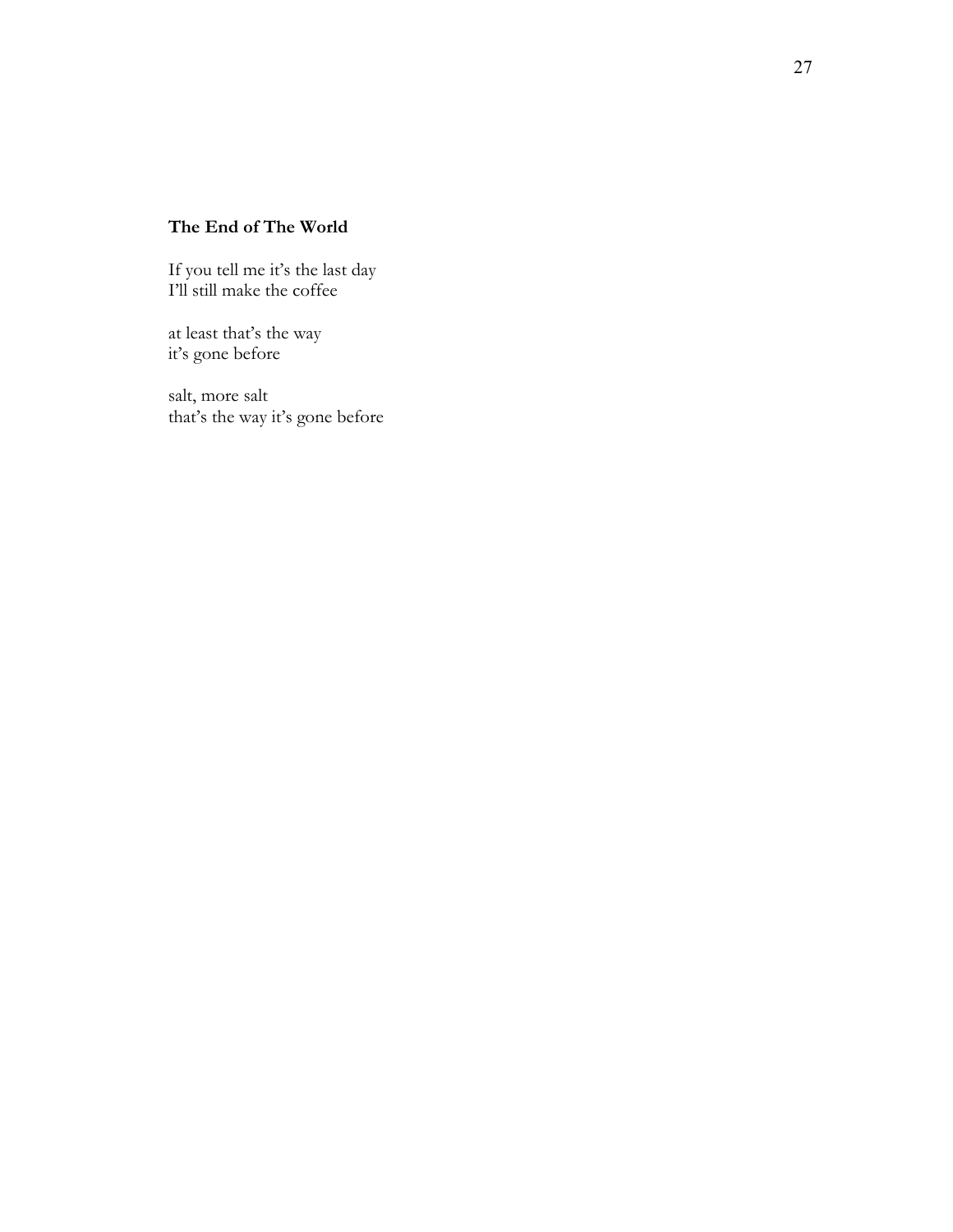**III**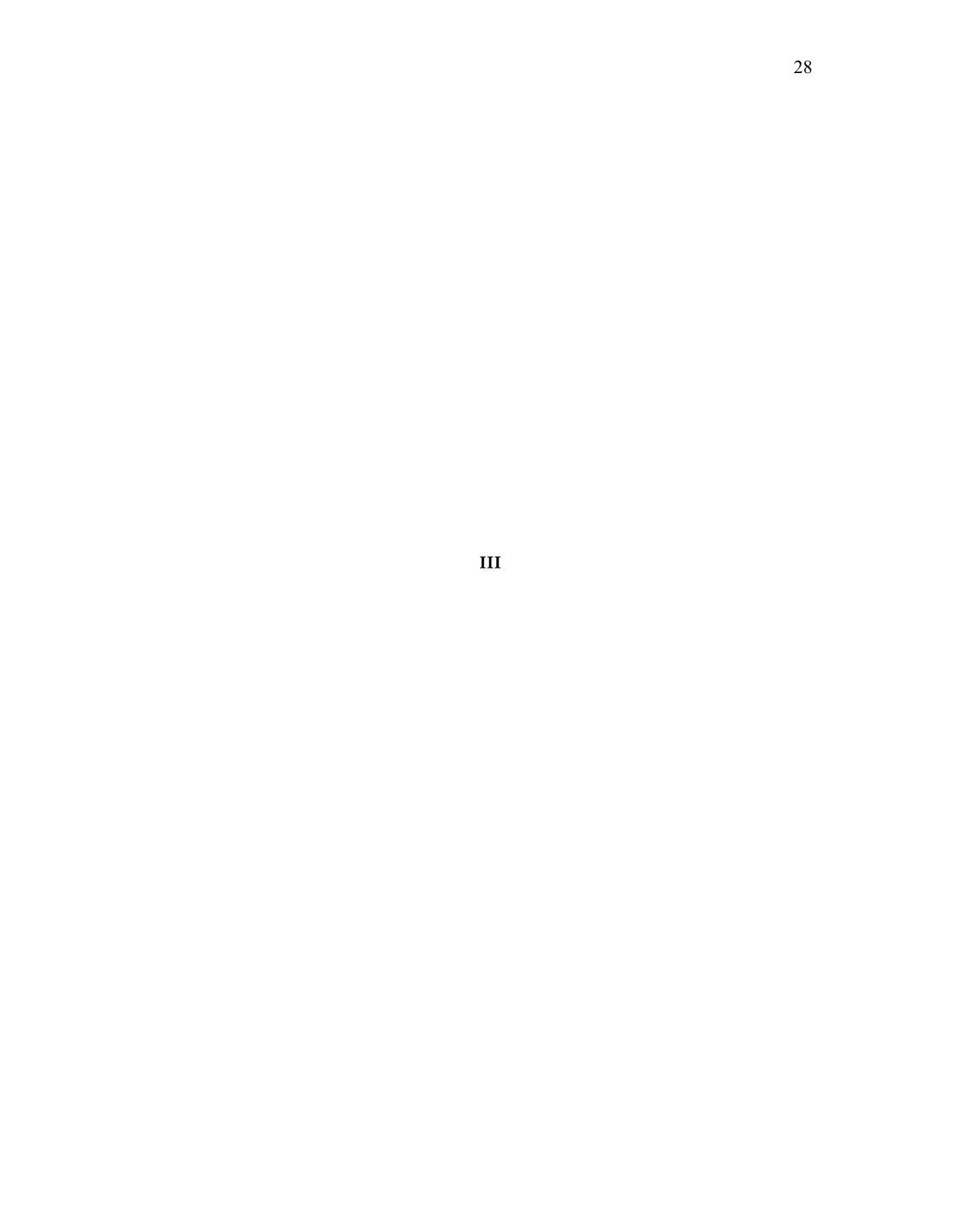# **When Desperate for Relief**

I pray then suck the words back in aware that though half spoken I have betrayed my doubting self

then wonder if half spoken they will work in the end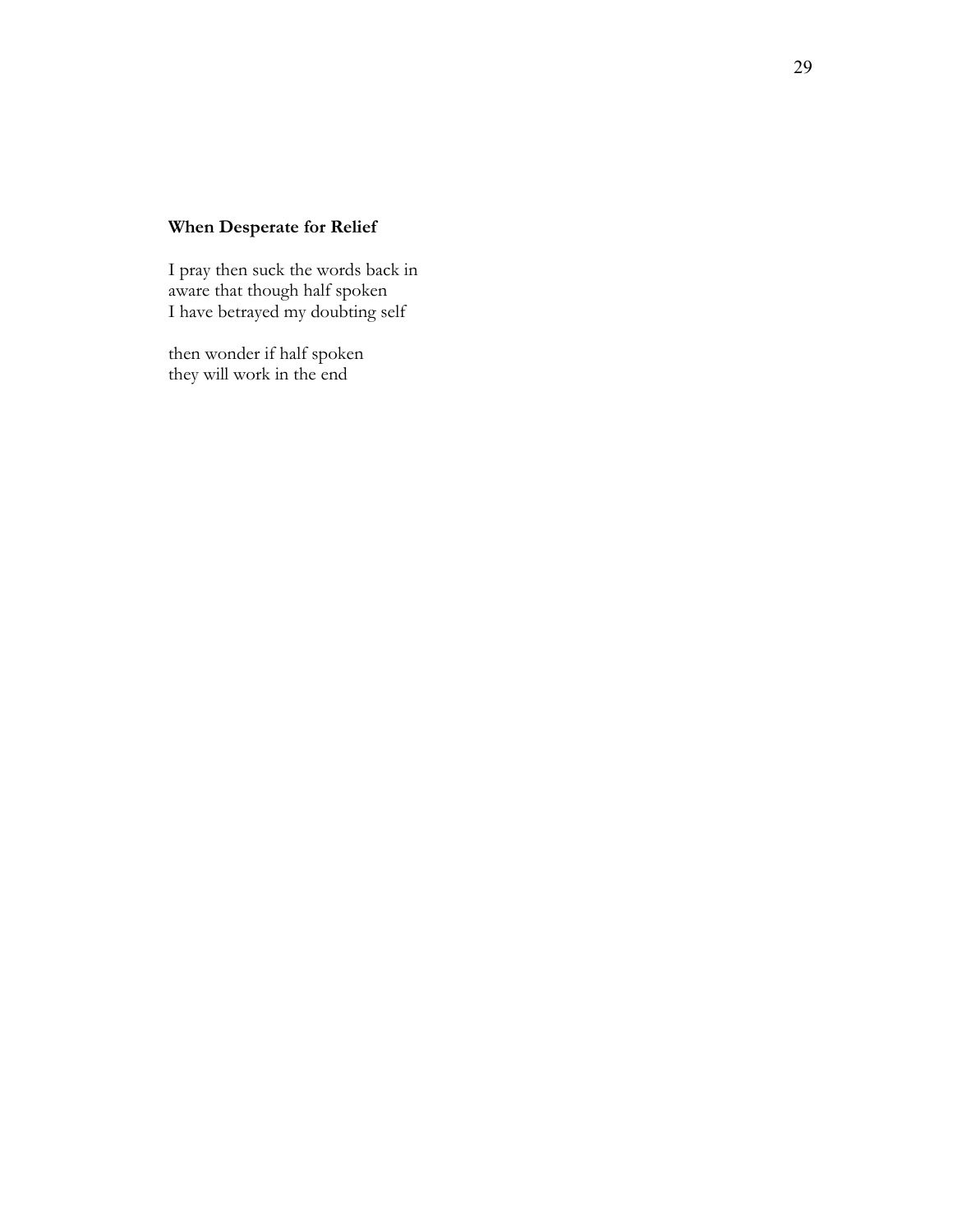### **The Ordeal of the Morsel**

To prove my devotion I must swallow not chew

this wafer paper thin yet it will not disintegrate so easily

and you want to add a morsel.

I'm gagging and you haven't even placed it on my tongue.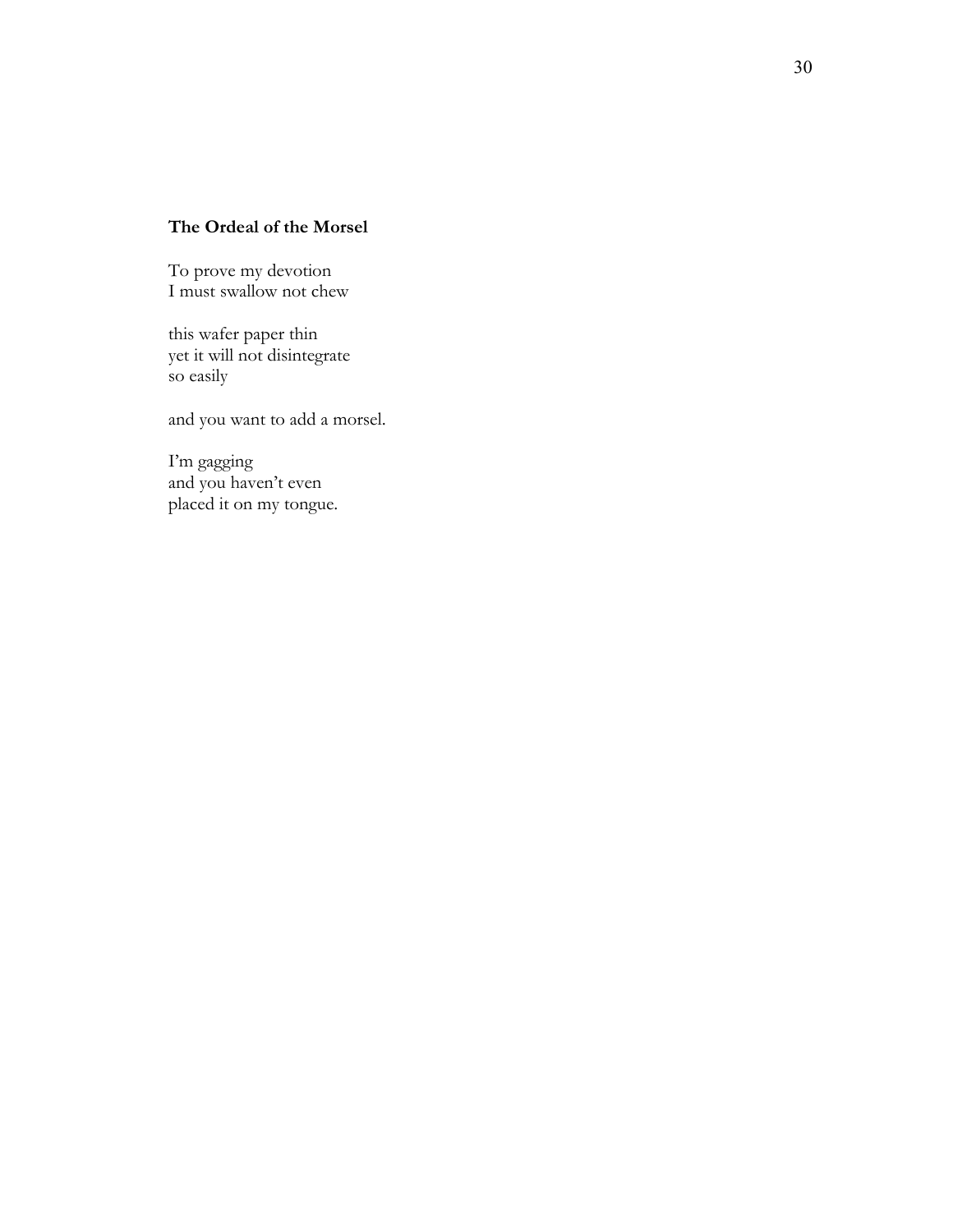### **Mothers and Daughters**

women come and go

mother and daughter you can tell

the same nose slope of the shoulders haircut eyes lips and hips

pants from the same tailor shoes cobbled too

around their necks the same charms

their toes curl the same arcs their breasts hang the same

their souls meet again in heaven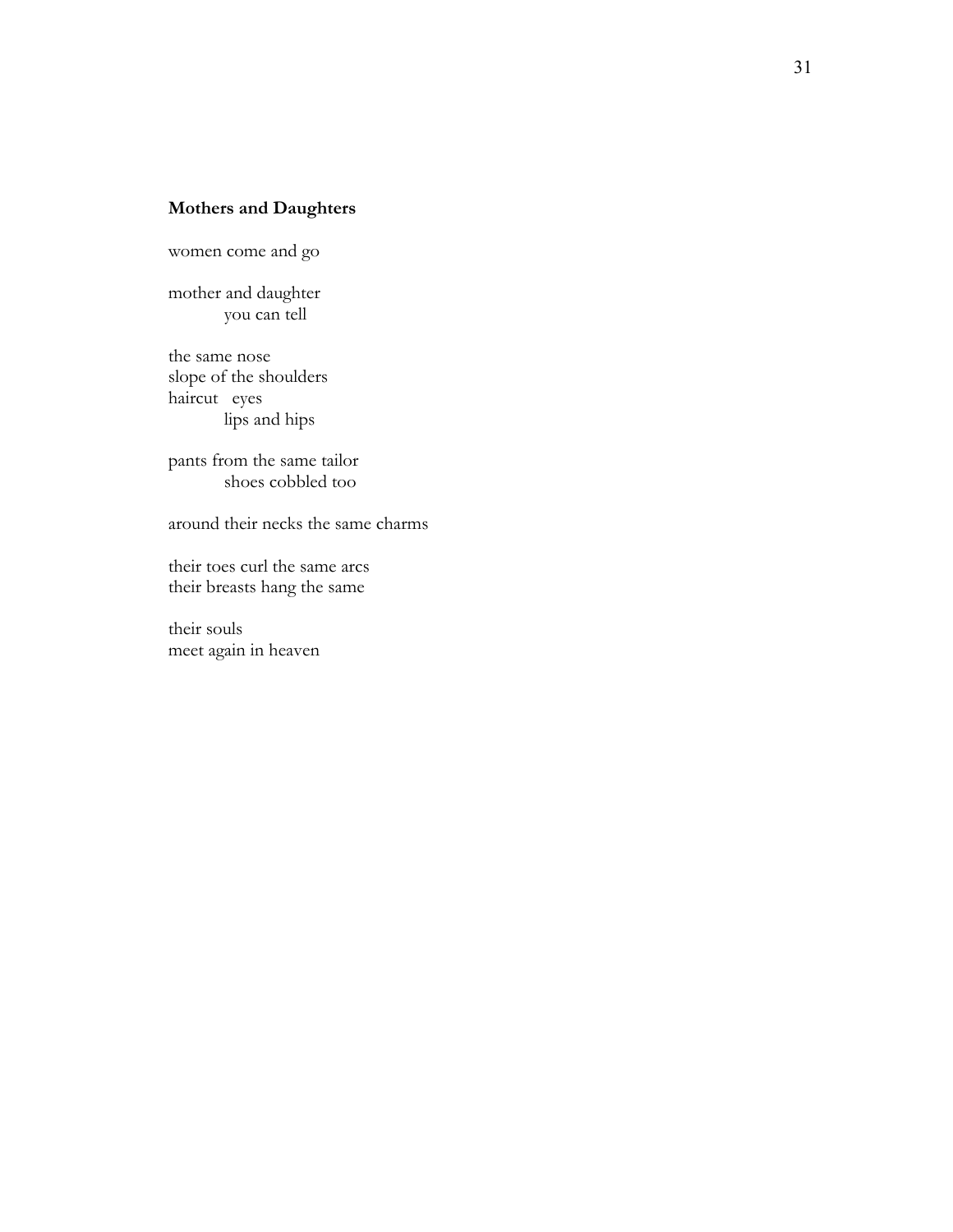#### **On Days My Mother Smelled Like Fish**

On days my mother smelled like fish I curled against her on the couch while the other six kids

went about the day and into early dusk without her at the stove or bent before the drier, or standing at the line her arms raised

to place the clothes one pin holding two shirts or pants or diaper in perfect unison for us all. Someone else swept a broom

across the kitchen floor someone carried plates and silver to the table; yet another folded napkins or poured milk

in mismatched jelly jars and stacked white bread. Someone boiled water emptied boxes of noodles coordinated the race to our bowls

rang the bell that announced *Ready!* for father and the boys who came from behind the paper or in from out of doors

to sit without her at the table though she rarely sat at all. On days my mother smelled of fish she lay in blue velour

her eyes shaded by an arm, her lips closed her mouth drawn taut. She let me lie down beside her my body pressed against her womb.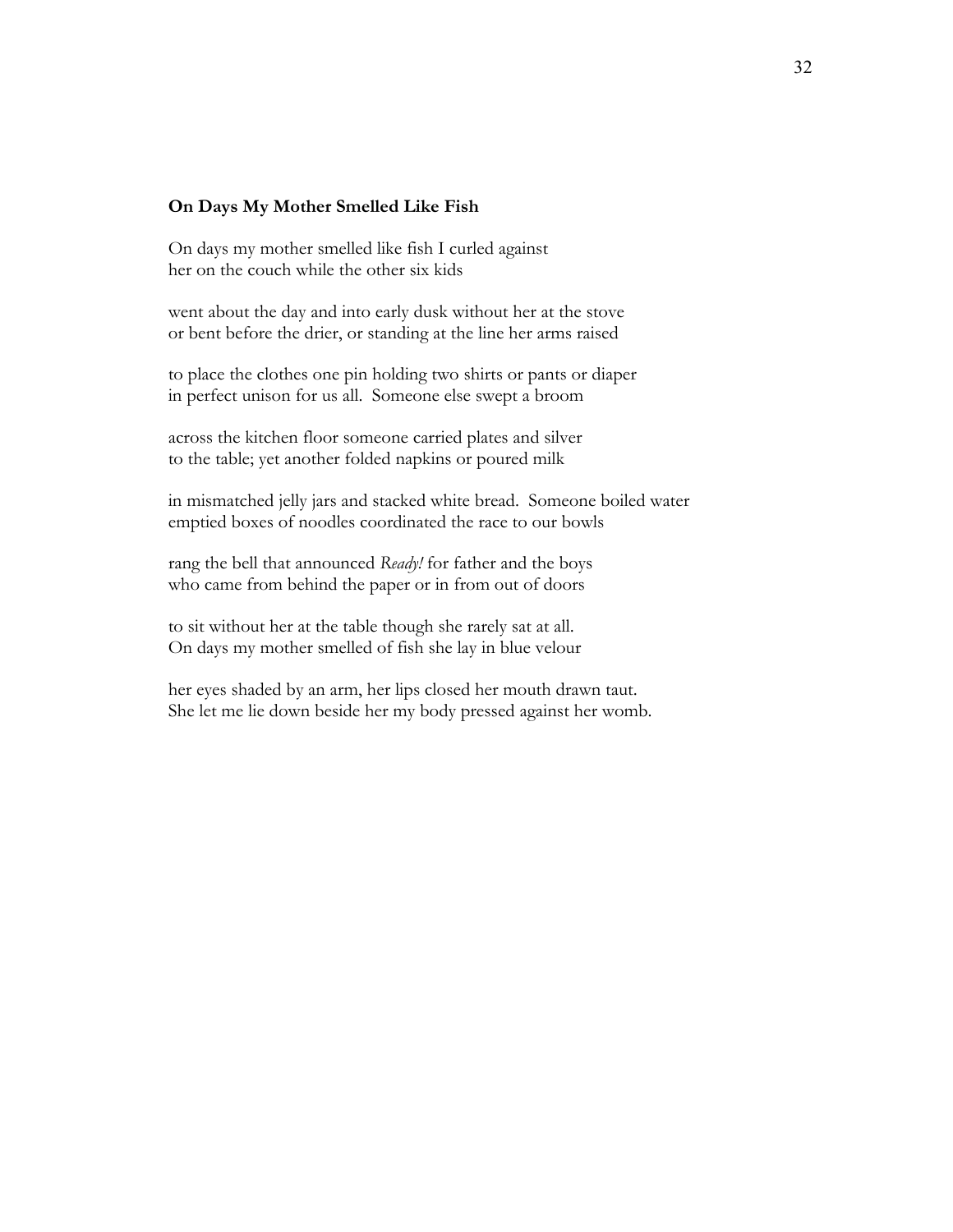#### **Daughter**

It's like sitting in a chair at the bottom of the pool and your mother's arms an octopus, blue ink seeping from her heart, and you want to say people die everyday. Her suckers cling and make sucking sounds and the water is buoying you up while her arms are pulling you down, and inside her mouth is something that looks like a claw. Still you hold onto the chair at the bottom of the pool.

It's like sitting in a chair at the bottom of the pool my mother's arms an octopus

suckers cling make sucking sounds a broken heart seeps black ink

you want to say people die everyday

her face is too large her lovely skin purple and blotched

and somewhere in there is a mouth open and lined with something that looks like a claw

she glides swimming off but I know she will return

and still I hold onto the chair

because I can't let go because the water in her wake

keeps me there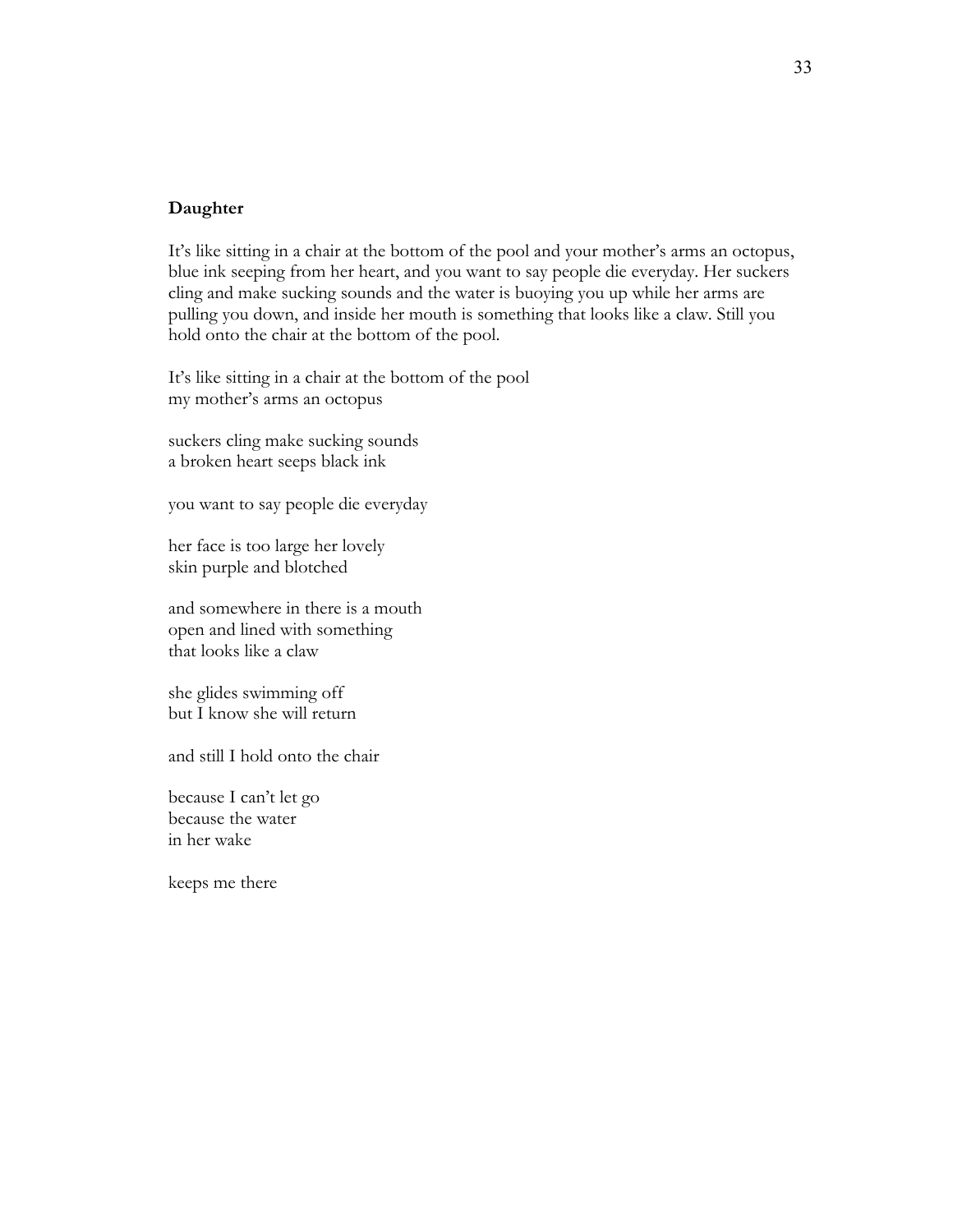#### **An Early Spring**

1

In the infusion suite women come and go amidst the lounge seating

a woman screams and everyone listens little else is being said

women knit scarves or afghans or shawls and watch the televisions hanging above their heads

a few children quietly play on a bookshelf a sign take a book or leave one

mothers and daughters with the same bodies go arm in arm except one is sick and the other is well enough to accompany her

#### 2

An old man is out in front my mother whispers to me in the middle of the night

*Is he good looking* I ask what I am really thinking is that it is my father he beckons her acros s

I was dreaming of babies and my grandmother of my grandmother holding a baby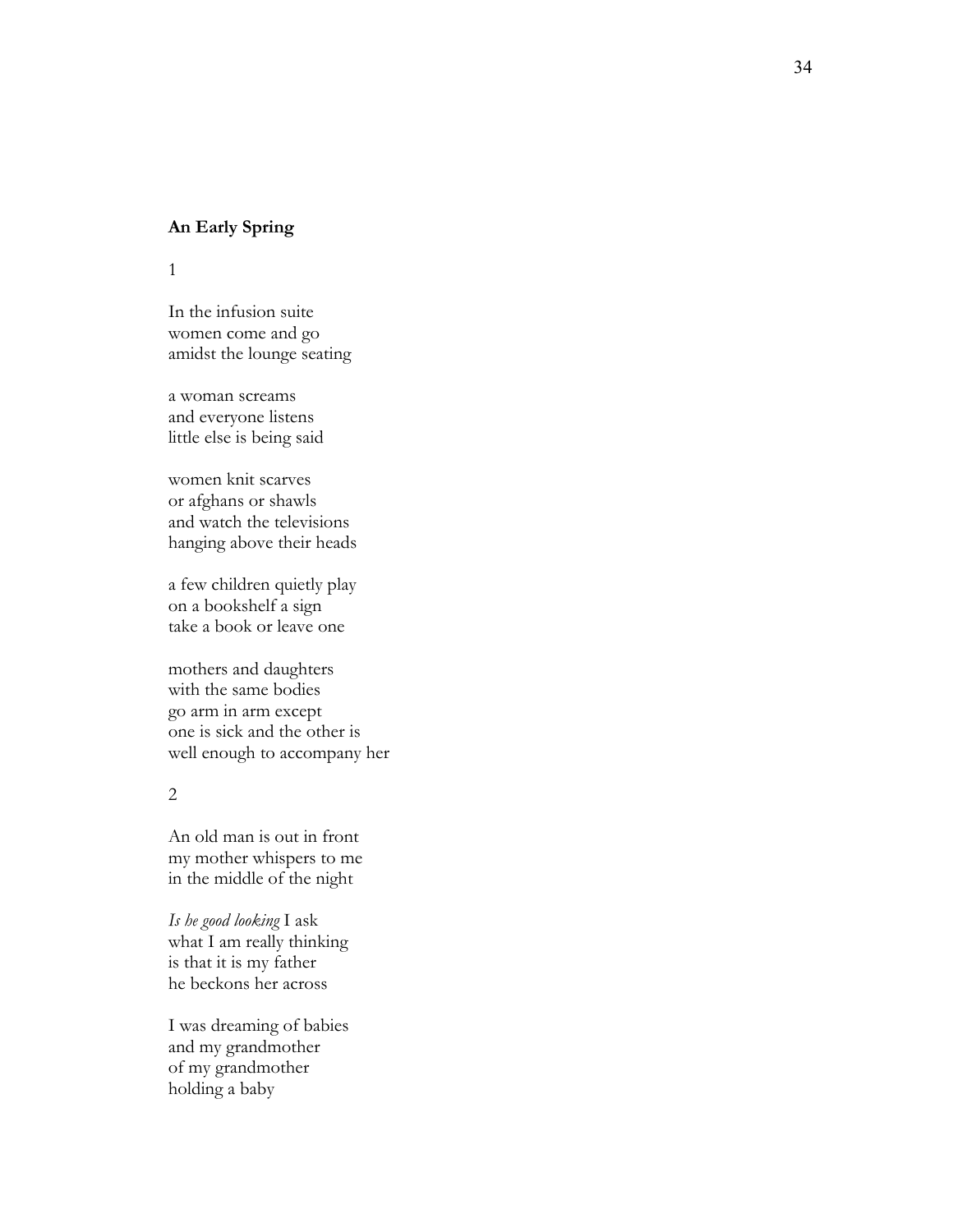we speak of what we're feeling tangled and restless thirsty and tired

I have had enough of the days and the nights and my mother has had enough

#### 3

4:00 a.m. awake again at the week's end her eyes will go shaded and grey

our conversation volleys slow she strains to hear laughs faintly at the funny things I say

I fill in the blanks where her funny things used to be

#### 4

The forsythia is ready and my mother asks fo r a cutting when we were kids

she snapped its branches from a bush outside our door

forced their bloom in vases throughout the rooms its shocking yellow petals fell on surfaces and floors

I have forgotten and so she missed her early spring.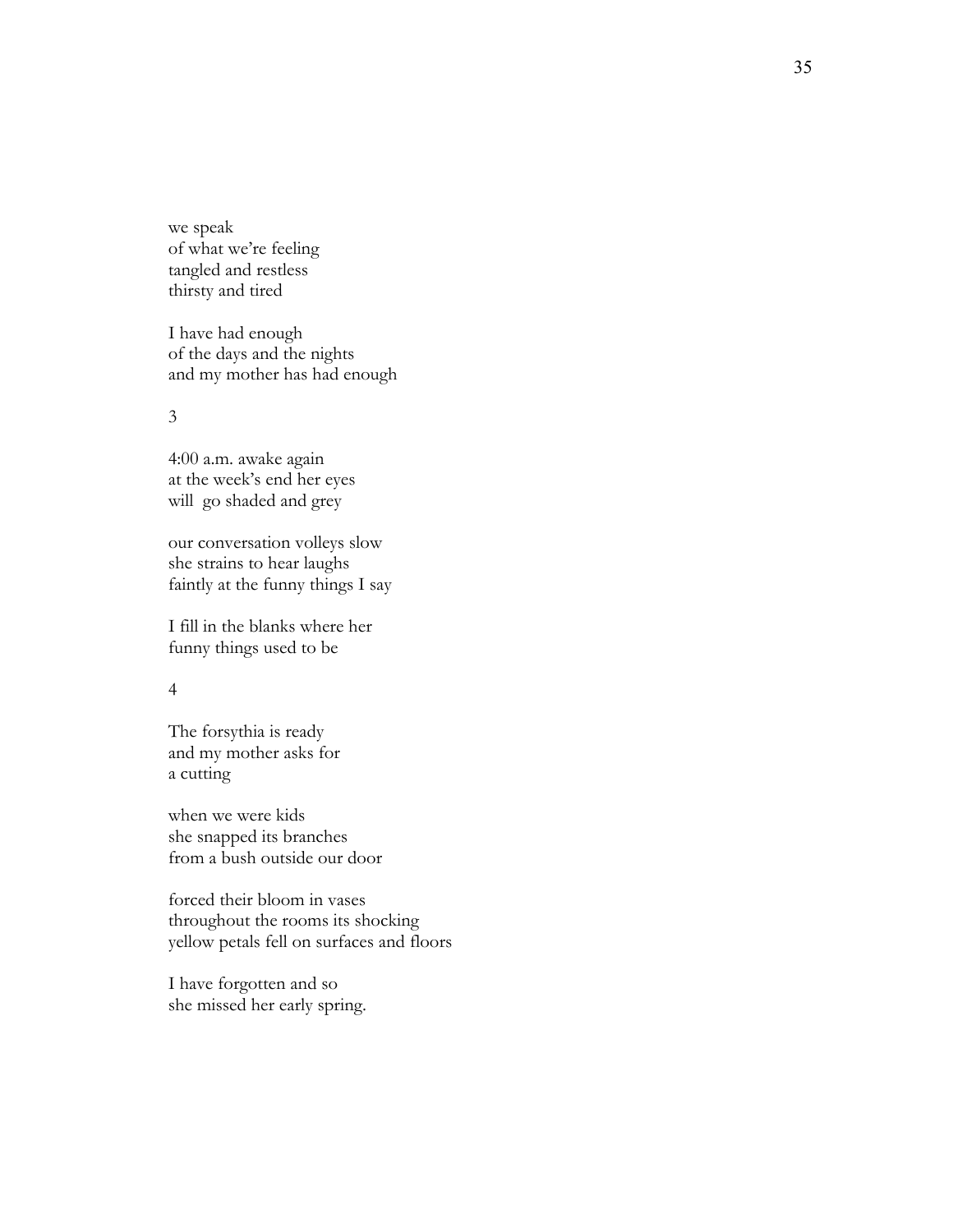### **At the Cemetery**

Visited Longwood today a crisp winter one no wind

I pushed myself along its course

Edith Gustav Oleg Elaine **Geoffrey** Staffos Tom

a pinwheel stirred poinsettias lay sideways blue bows red an angel prayed

on one a shroud pulled taut and knotted behind

left the path to read the name forget it now

at the exit a white pine drooped boughs of hair-like needles I swept aside to go through gates always open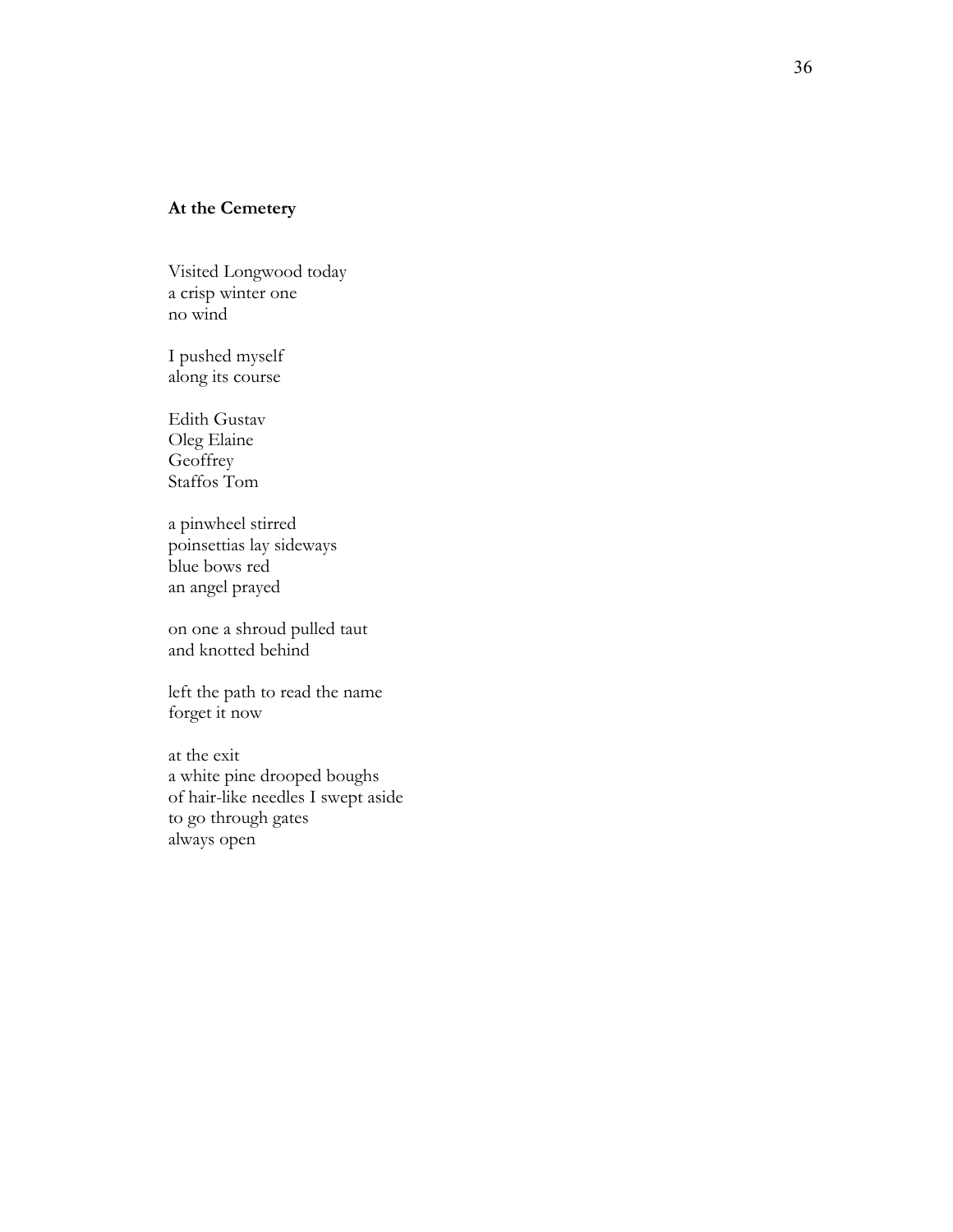### **What I am Without**

It's good I don't have a disposal

how else am I to remember my mother scraping the day's detritus

unidentifiable mess of stuff

From a wicker basket I lift clothes to white rope

pins like little women if you paint faces on their round heads

Across the carpet I drag the big guns suck up what is dropped throughout our day

and ice trays *please God*

don't take away my chafed hands cracked nails or lower back they are all I have left of her

that and the spritely clink of ice against the glass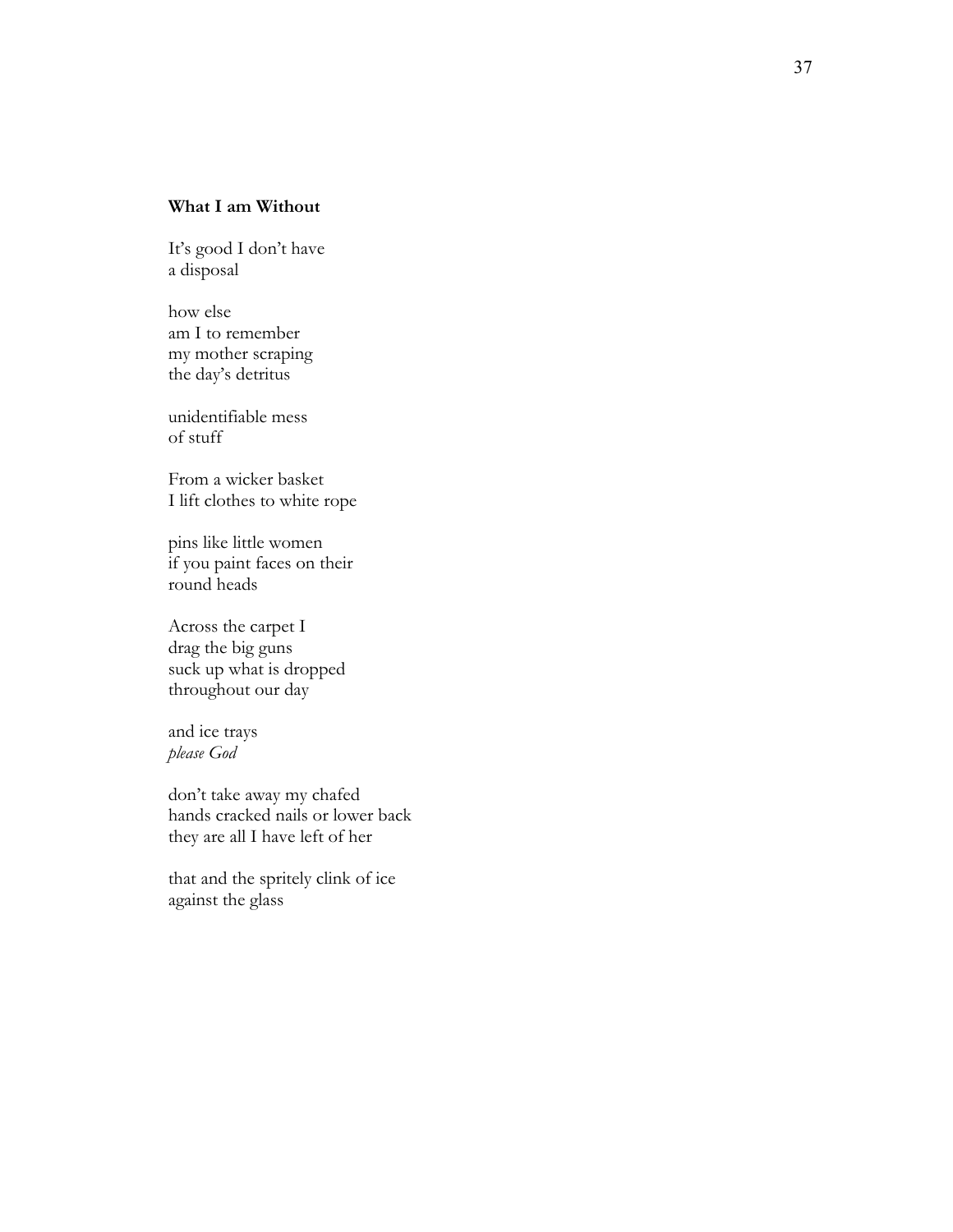38

**IV**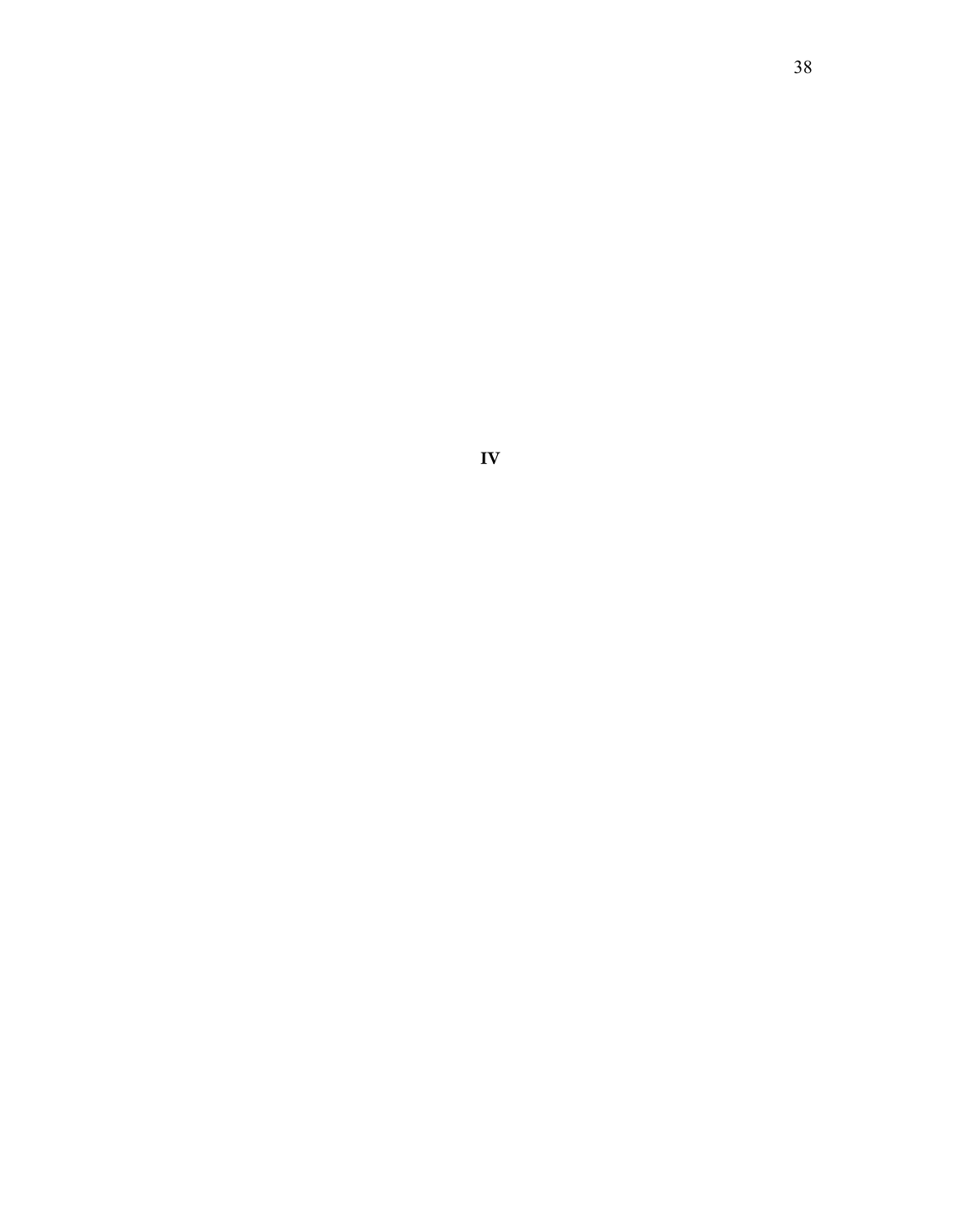### **Who Are We To Say**

Today two birds flew into a whirlwind outside my classroom window

one landed on its back

its blue black wings beating the ground by starts

or by gusts that continued despite the destruction already done

The other sitting stunned had us tapping on the glass wishing

with each small lift of its wing it would set off again

even as in our guts we doubted that wing's volition.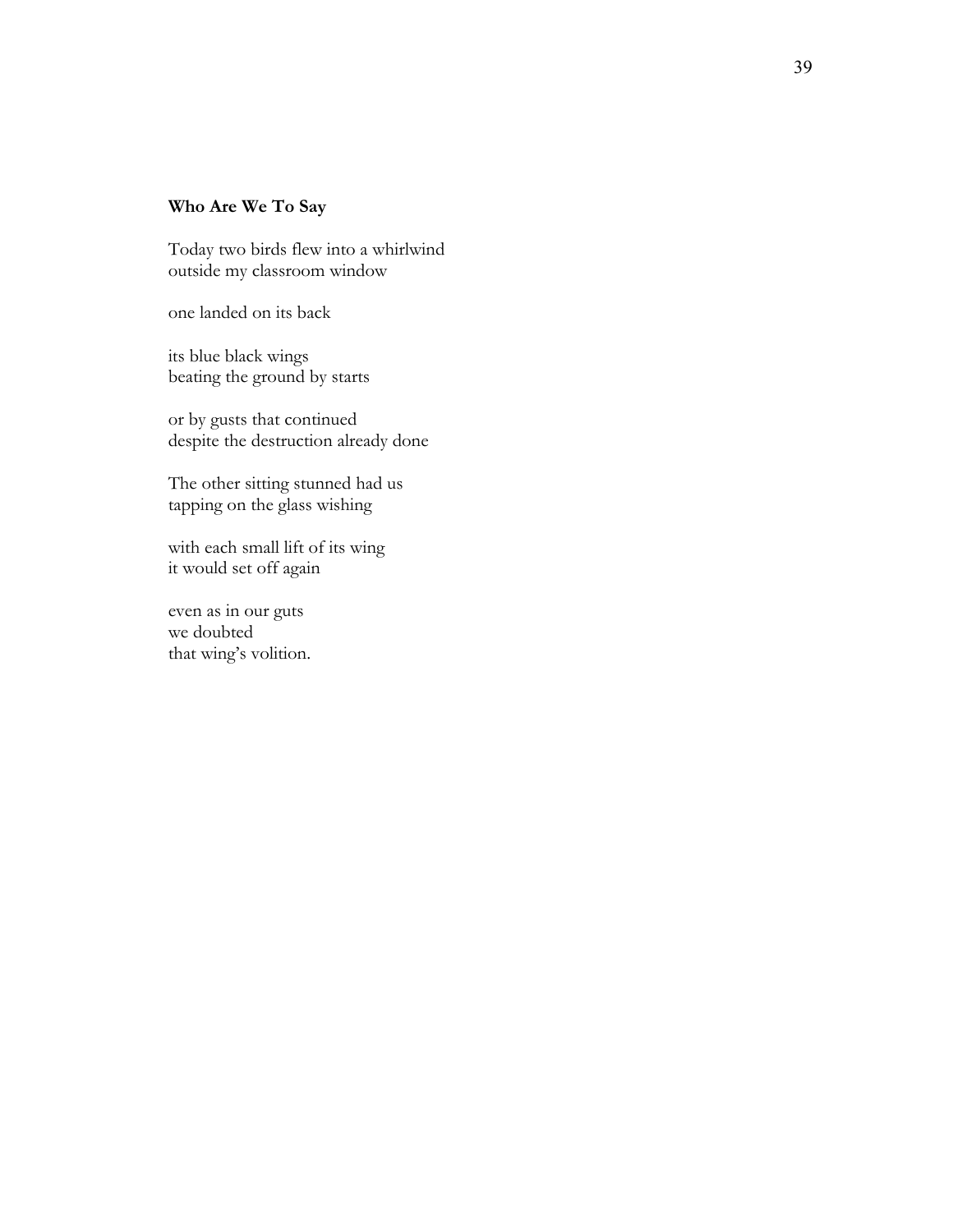# **What My Baby Said**

You ask if there such a thing as a free lunch

I can't say no

High in your car seat little king or prince

asking all the right questions

We pass The Women's Center, the signs.

I say they don't want to give up their babies

because they don't want to give up their babies

You say, *Would you?*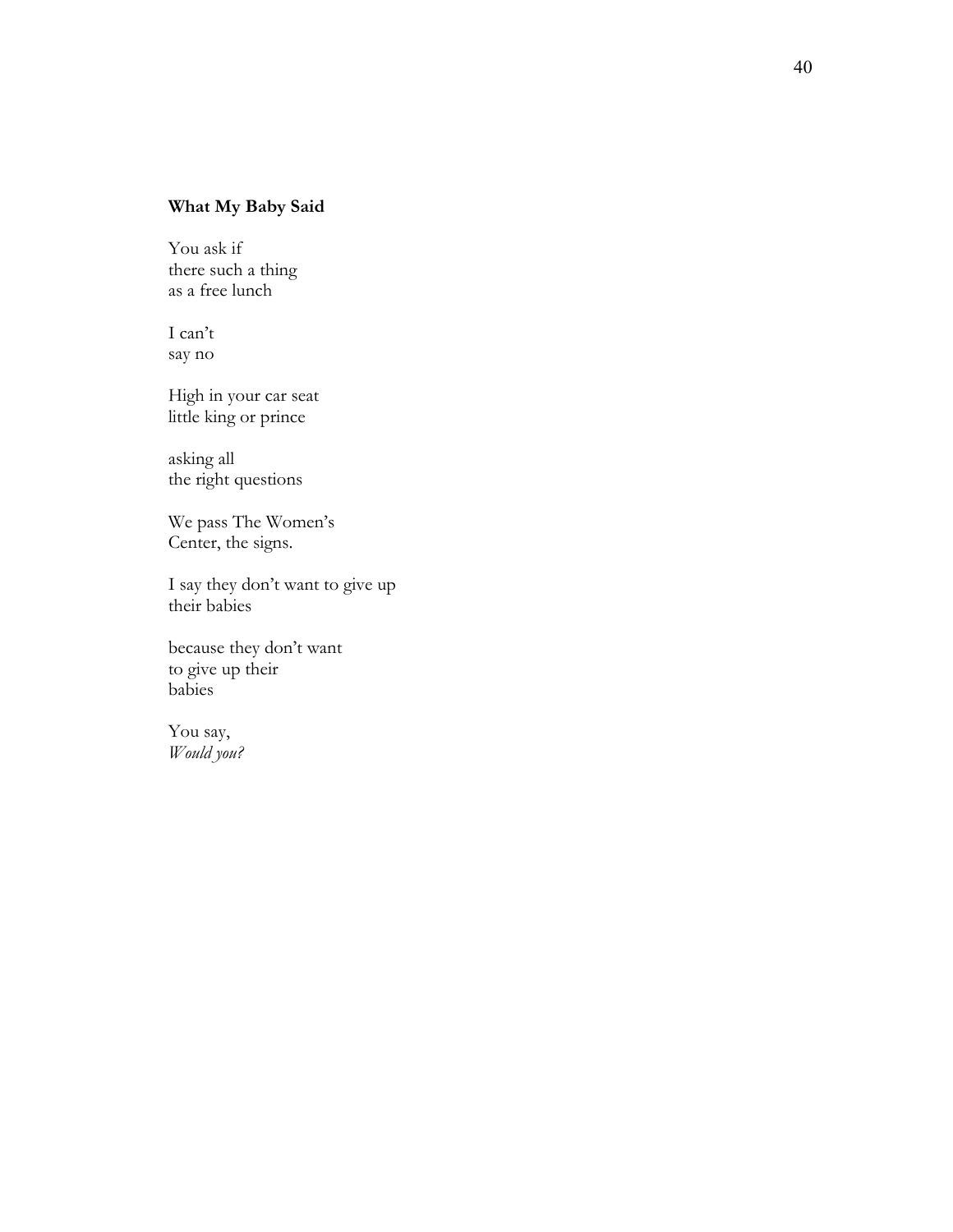### **Between Friends**

My friend said there are degrees to what everything everything yeah like like hatred love insanity give me an example take death for instance there are degrees when you're dead you're dead yeah but what if you're killed or you die of a heart attack can't get too upset about a heart attack OK and murder is worse than if you're killed in a car accident right and suicide where does that rank don't know is it worse or better depends on what on if you were an asshole right there are degrees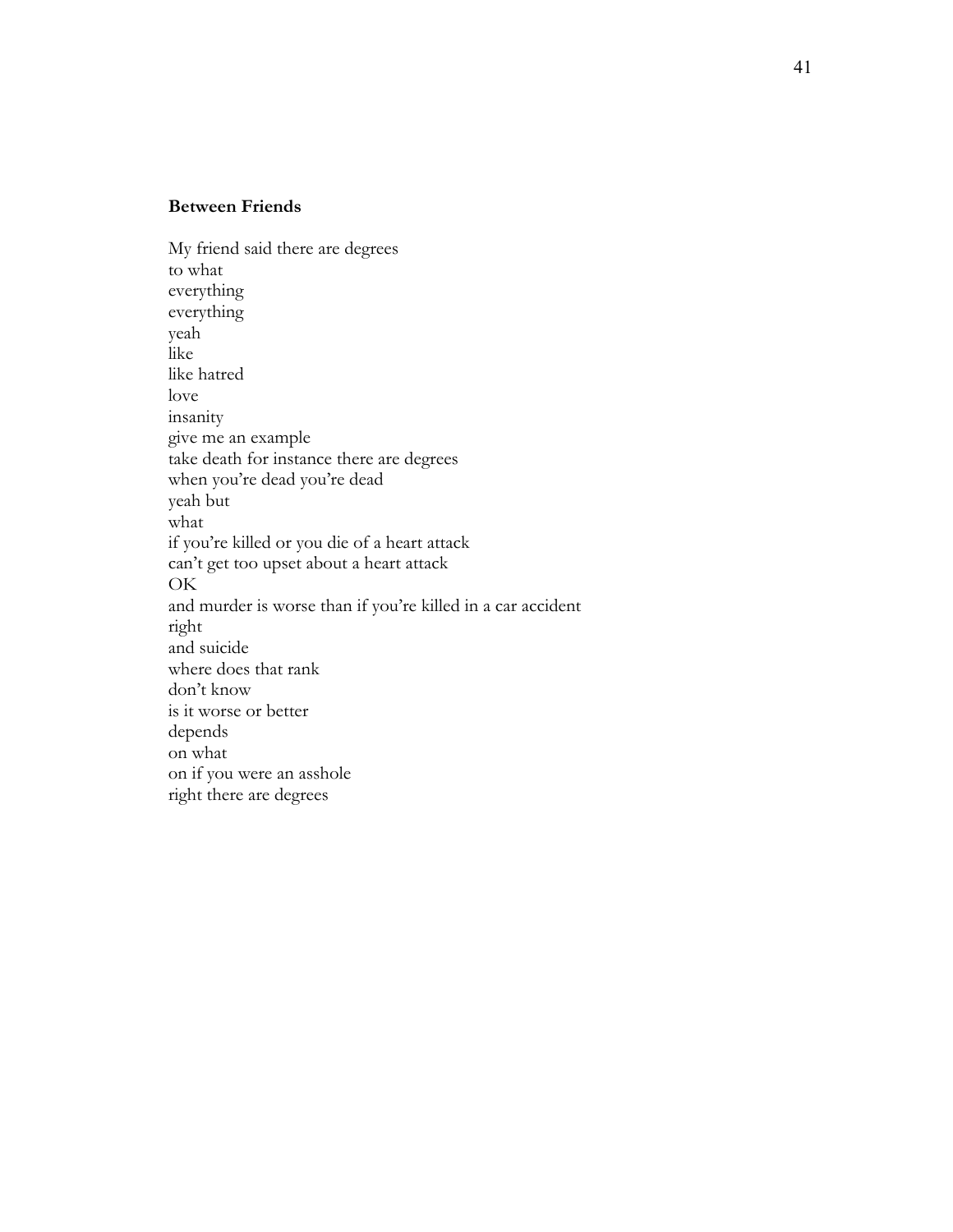#### **Neruda in the Woods**

I spent tax day with my students in the woods building shelters for fun not because we were too hot or frozen or lacking food

Catherine found a possum's skull teeth intact *he may have met death with an electrical wire maybe with a larger animal* that's often the way it goes

the kids wanted to keep it in the classroom but decided to leave it to the morass of the pines

*things do recycle* we agreed

at the end of the day we boarded the bus for home staring out windows at housing developments mansions *why so big*

on the radio they argued over Neruda's bones to exhume to not exhume in their search for truth

*who is Neruda* my students wanted to know *why do they want to dig up his bones*

we pulled into school reflected on what we learned

vultures puke to protect their food the swan is the gangster of the animal kingdom a crow can say *I love you* the female eagle is the bigger of the two

my students laughed and bounced their way off the bus always ready for what is to come

they didn't know anything had changed while we were gone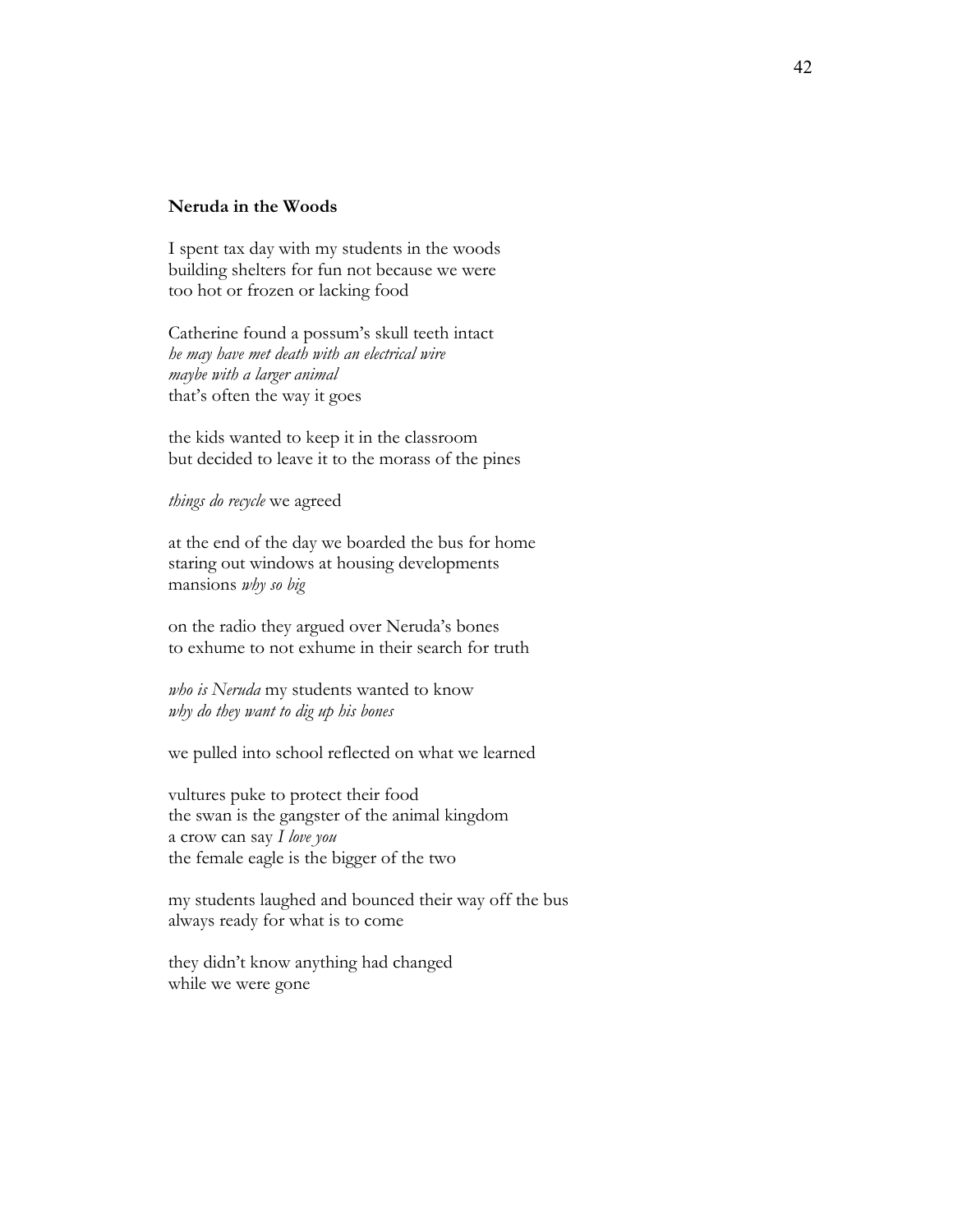### **Election Day**

I like the privacy of the election booth. Parting the curtain makes my heart flutter, always like the first time

I breath a minute before I begin. I eye the panel, like the cockpit of a jet plane, it glows.

I am seasoned and so breath again. I already know what direction to go,

satisfied that what I think inside the curtain remain inside.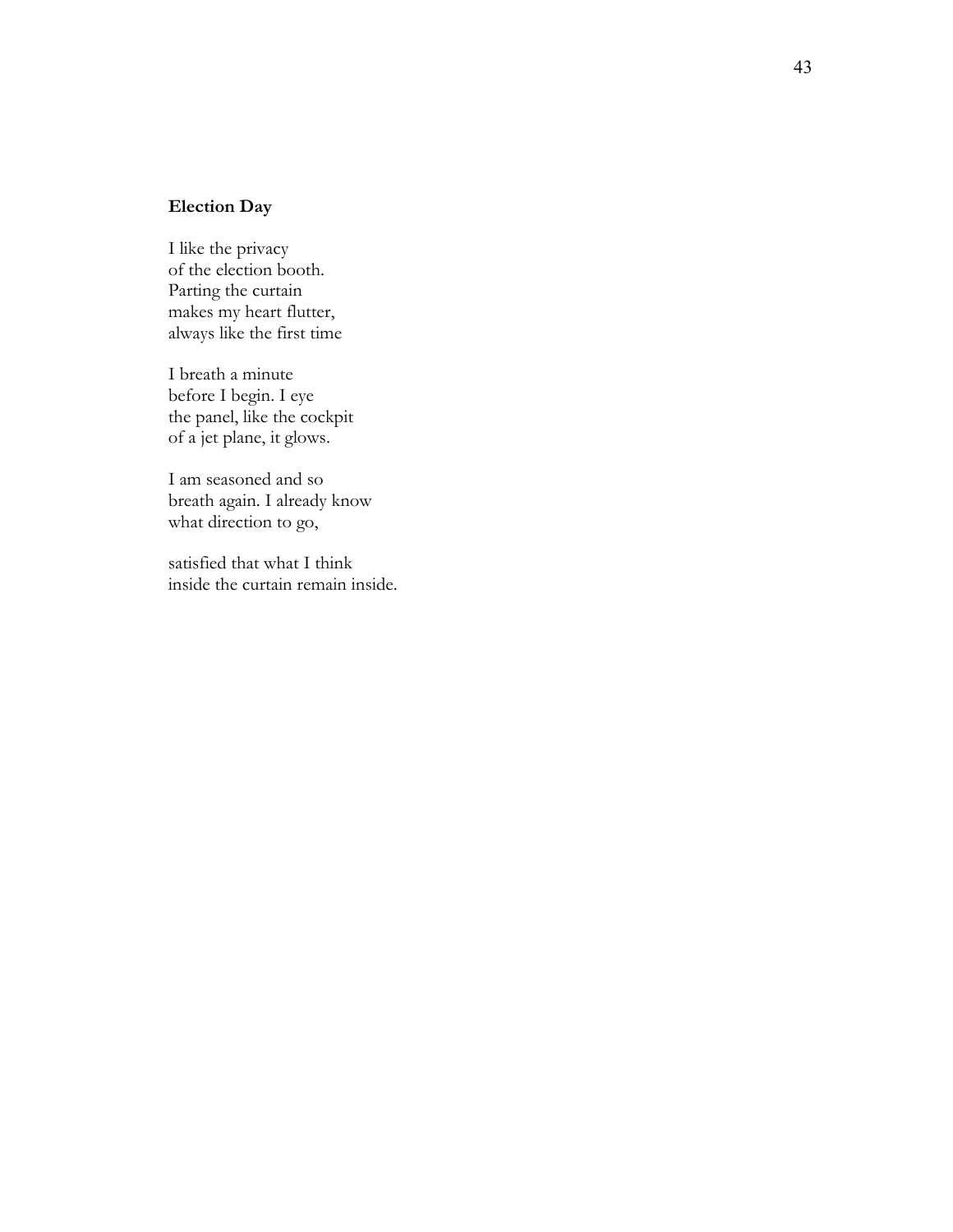# **The Mixologist**

Concocts beverages to make the day go not to run from war

but a past that may leave PTSD just the same

after an armistice or at least what someone said was the end

to arrive somewhere you discover you are awake in

as on a riverboat ports and points of interest along the way

save there is no guide or no one has alerted you to her name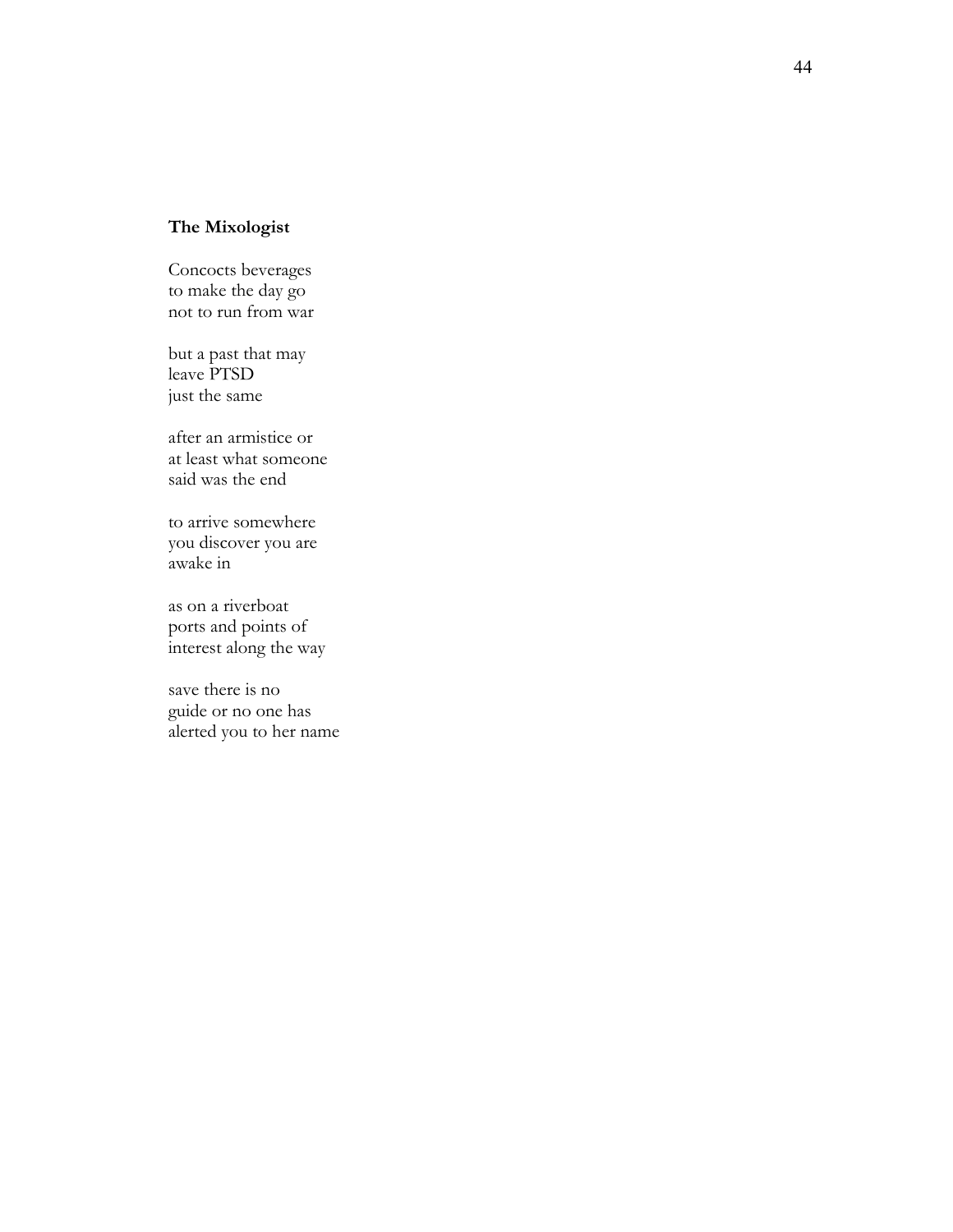## **Brothers and Sisters**

one remembers not another

a thing said to be denied

what hides from one the other can see

last finishes first the first denied

one is bespoken another silenced

what after

they all die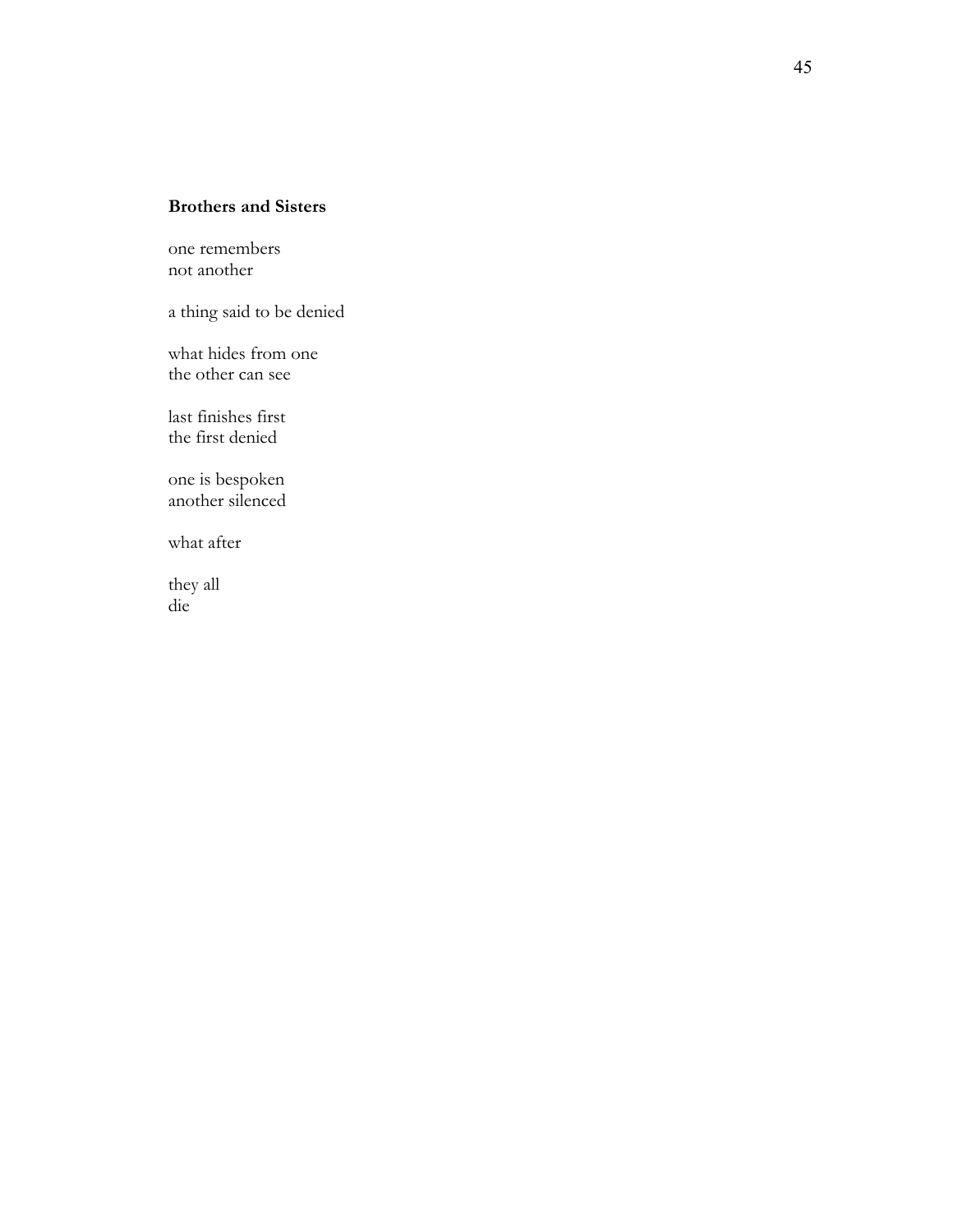#### **Saturdays with the Family**

when someone dies in the country you're comforted by neighbors bearing casseroles

you kneel for the rosary and a brother rises through the air where father says he's gone

*He's with the angels now*

On saturday mornings white snow falls outside

so as not to lose another you gather in front of the tv

new rules are recited new leaders deposed between cartoons

when *The Three Stooges* is over you get up and leave the room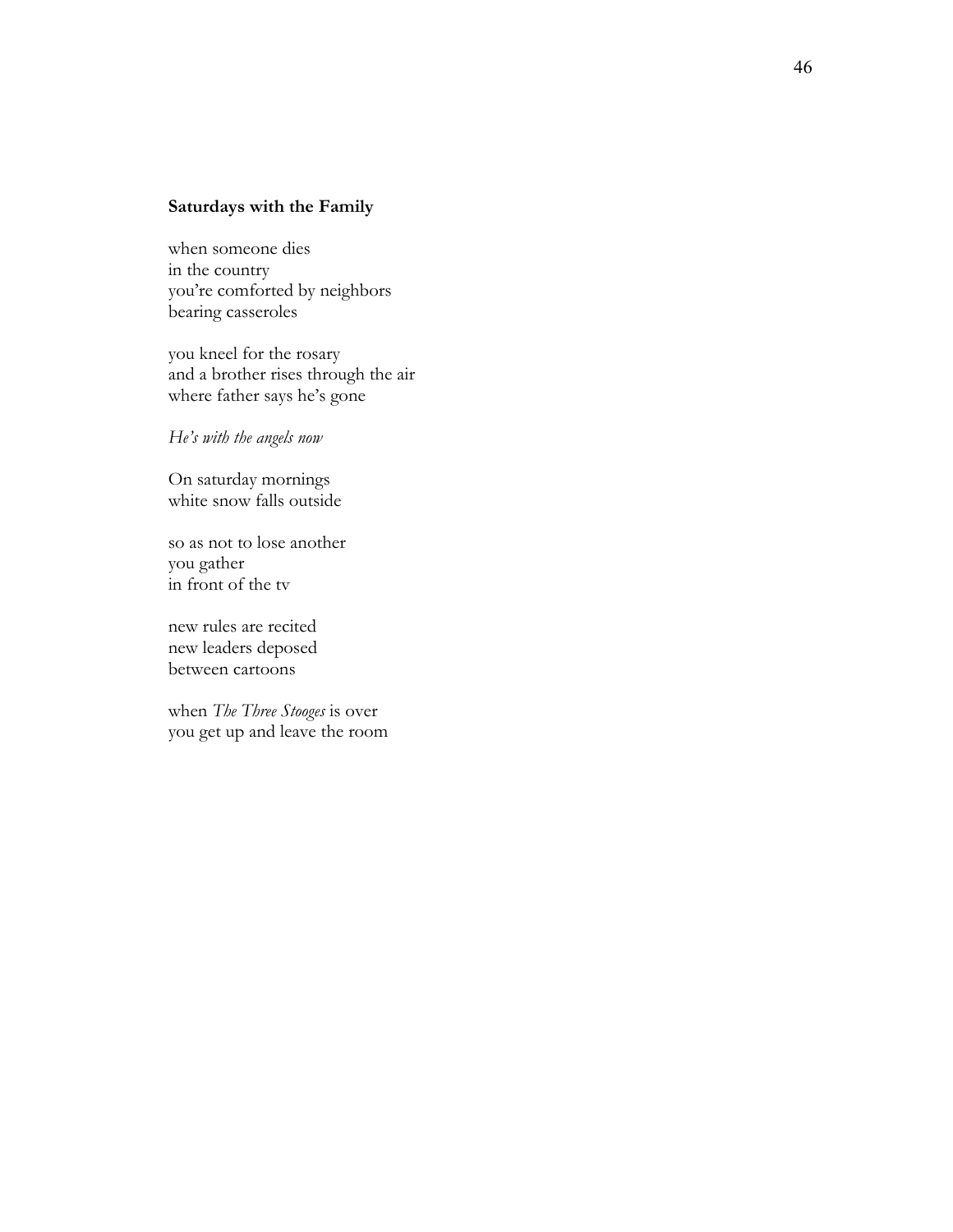# **Buck Up**

Such a sour face has someone left you

unaware you were such misery could be

Courage! Be a cowboy! Fit pipe! Unclog the drain! Put your hands into it

nothing is out of reach from so much pain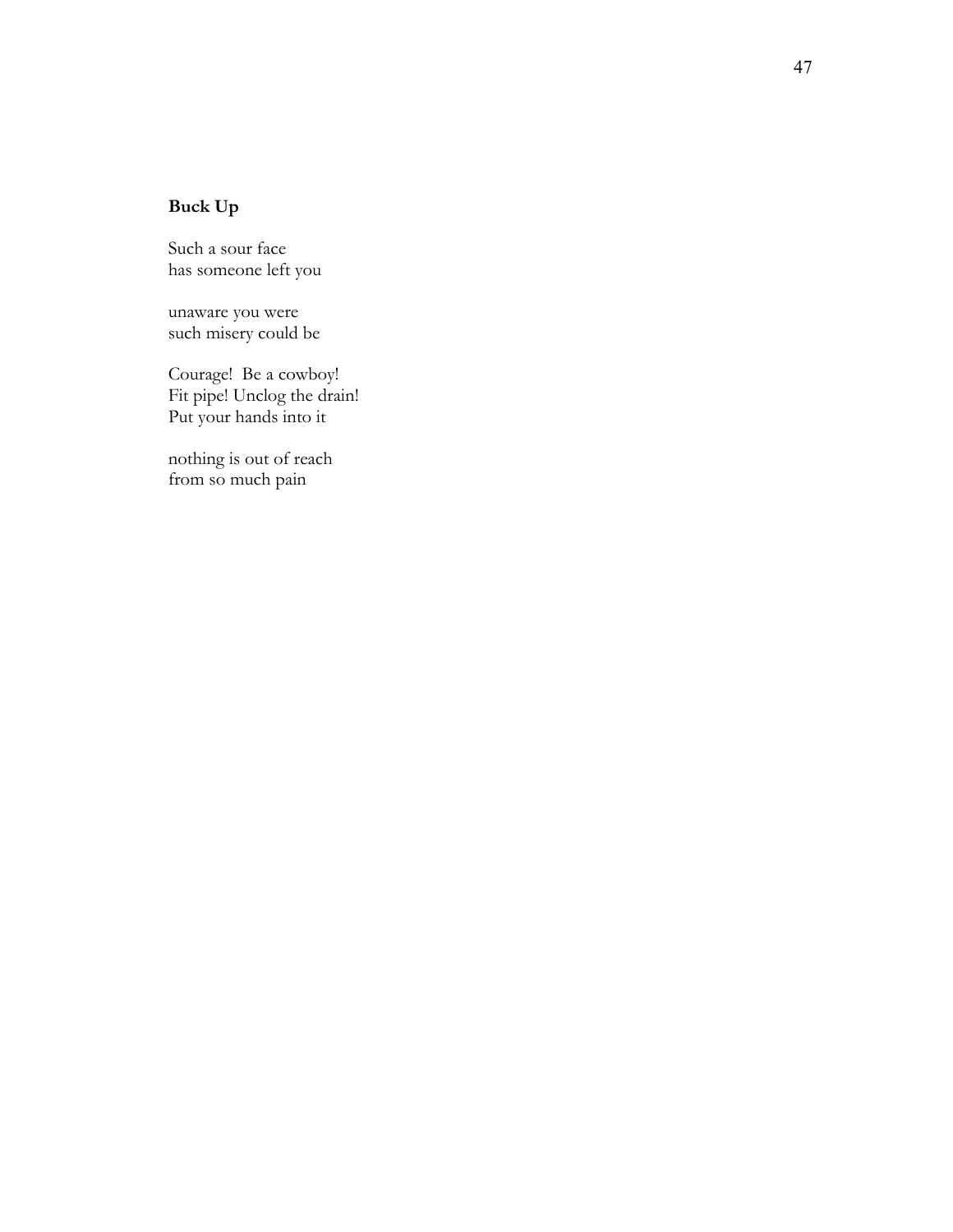#### **My Sister Does Not Write Poems**

My sister places fruit in an oversized bowl – guavas avocados, mangos oranges and limes. Under her table a sleeping sheepdog lies who she calls Patch, for the perfect circle surrounding his right eye.

I call in the morning when she is in her leather chair, a café au lait balanced on its arm. She is reading *The Wall Street Journal*, watching her morning shows. She'll say, *You should be taking probiotics. Are you watching Dr. Oz*?

On walls painted celery or pistachio she arranges photos of her children, some of me and mine. *You can buy frames at Tuesday Morning,* she suggests for pictures I have hanging on my refrigerator door.

Every day at twelve thirty she watches her favorite soap. I won't call her, she wouldn't answer the phone. When we were kids every night she watched Johnny to fall asleep, and every night I reached across her sleeping form to turn him off.